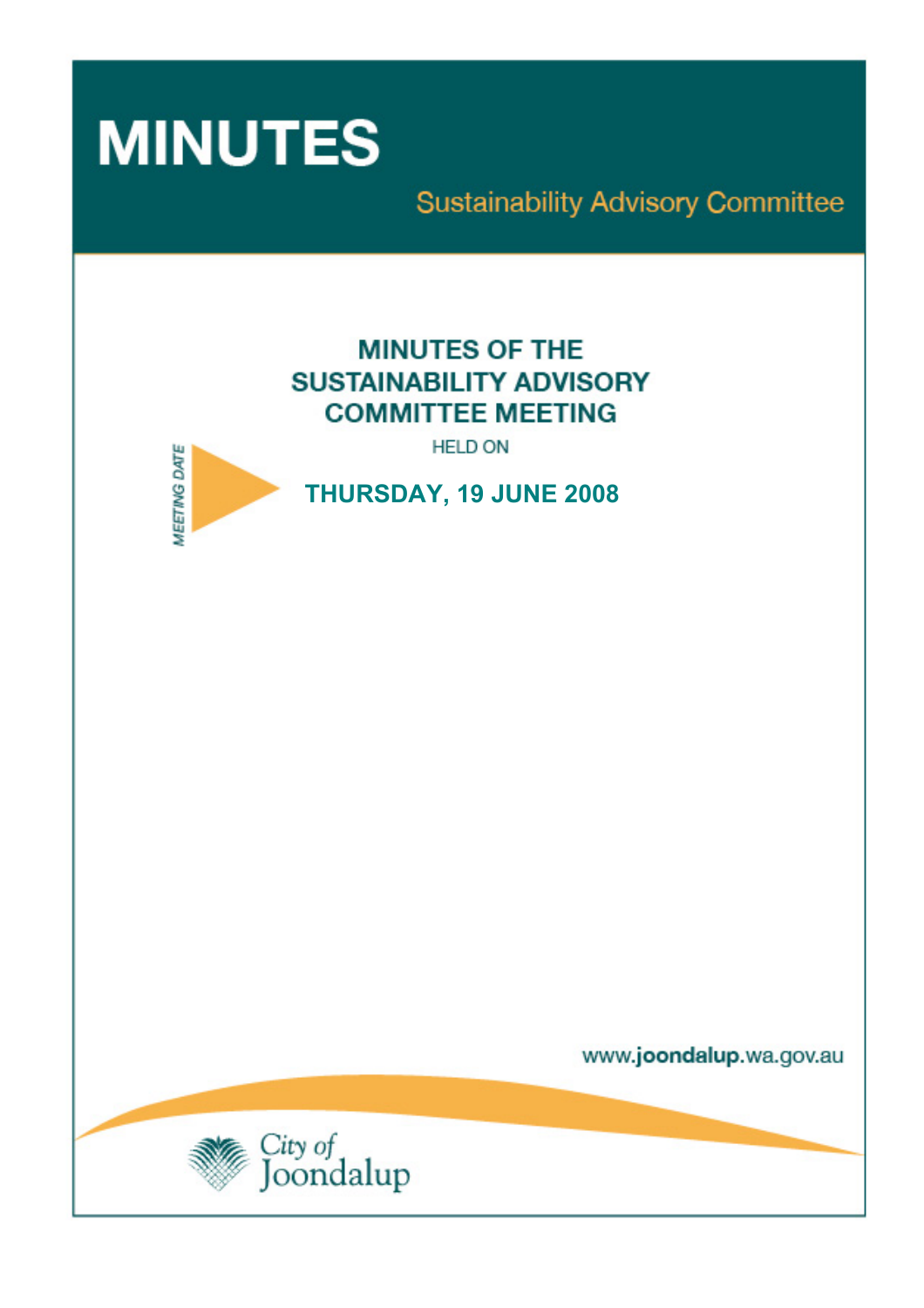## **CITY OF JOONDALUP**

#### **MINUTES OF THE SUSTAINABILITY ADVISORY COMMITTEE MEETING HELD IN CONFERENCE ROOM 2, JOONDALUP CIVIC CENTRE, BOAS AVENUE, JOONDALUP ON THURSDAY, 19 JUNE 2008.**

#### **ATTENDANCE**

#### **Committee Members:**

| $\bigcap$               |                                 |             |
|-------------------------|---------------------------------|-------------|
| Ms Ute Goeft            | <b>Community Representative</b> |             |
| Mr John Chester         | <b>Community Representative</b> |             |
| Mr Alan Green           | <b>Community Representative</b> |             |
| Mr Rainer Repke         | <b>Community Representative</b> |             |
| Mr Steve Magyar         | <b>Community Representative</b> | to 1910 hrs |
| <b>Cr Russ Fishwick</b> |                                 |             |
| Cr Mike Norman          | <b>Deputy Presiding Person</b>  |             |
| Cr Brian Corr           | <b>Presiding Person</b>         |             |

## **Officers:**

| Mr Ian Cowie     | Director, Governance & Strategy                  |
|------------------|--------------------------------------------------|
| Ms Rhonda Hardy  | Manager, Strategic Development                   |
| Mrs Jill Hewison | Administrative Secretary, Governance & Marketing |

#### **DECLARATION OF OPENING**

The Presiding Person declared the meeting open at 1811 hrs.

#### **APOLOGIES/LEAVE OF ABSENCE**

Cr Albert Jacob Mr Brett Dorney

#### **CONFIRMATION OF MINUTES**

#### MINUTES OF THE SUSTAINABILITY ADVISORY COMMITTEE MEETING HELD ON 17 APRIL 2008

**MOVED Mr Magyar SECONDED Cr Norman that the minutes of the meeting of the Sustainability Advisory Committee held on 17 April 2008 be confirmed as a true and correct record.** 

#### **The Motion was Put and CARRIED (8/0) CARRIED (8/0)**

**In favour of the motion:** Crs Corr, Norman & Fishwick, Mr Magyar, Mr Repke, Mr Green, Mr Chester and Ms Goeft

#### **ANNOUNCEMENTS BY THE PRESIDING PERSON WITHOUT DISCUSSION**

The Presiding Person invited all members to introduce themselves and give a brief rundown of their background**.**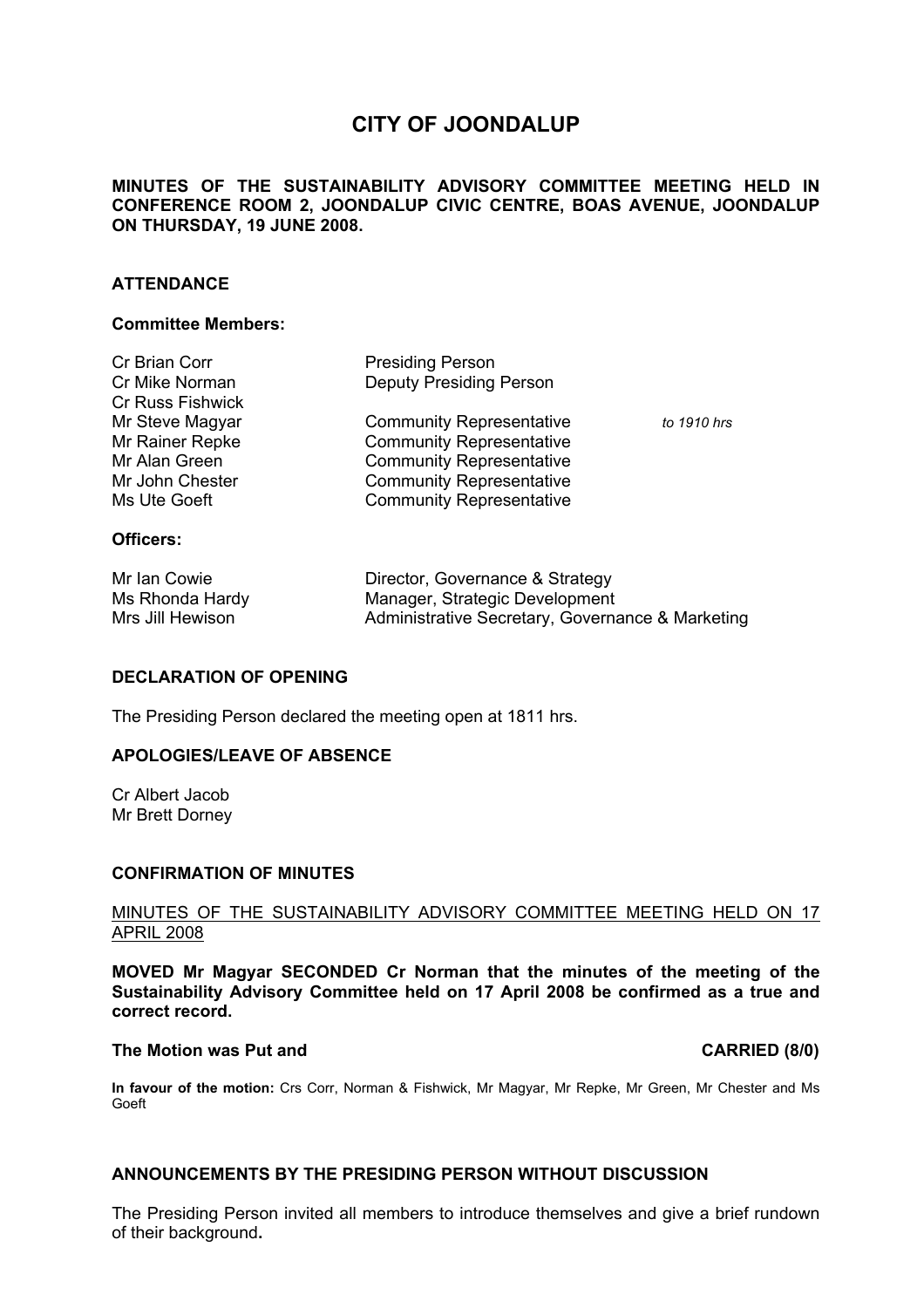#### **DECLARATIONS OF INTEREST**

#### **Disclosure of interest affecting impartiality**

*Elected members and staff are required under the Code of Conduct, in addition to declaring any financial interest, to declare any interest that may affect their impartiality in considering a matter. This declaration does not restrict any right to participate in or be present during the decision-making process. The Elected member/employee is also encouraged to disclose the nature of the interest.* 

| <b>Name/Position</b>      | <b>Cr Mike Norman</b>                                                              |  |
|---------------------------|------------------------------------------------------------------------------------|--|
| <b>Item No/Subject</b>    | Item 4 - Coastal Stormwater Outfalls                                               |  |
| <b>Nature of interest</b> | Interest that may affect impartiality                                              |  |
|                           | <b>Extent of Interest</b>   Cr Norman is Chairman of the Joondalup Community Coast |  |
|                           | Care Forum and has made submissions to City of Joondalup                           |  |
|                           | on this issue                                                                      |  |

### **IDENTIFICATION OF MATTERS FOR WHICH THE MEETING MAY SIT BEHIND CLOSED DOORS**

Nil.

#### **PETITIONS AND DEPUTATIONS**

Nil.

#### **REPORTS**

## **ITEM 3 ENERGY EFFICIENT STREET LIGHTING – [59091]**

**WARD:** All

**RESPONSIBLE** Mr Ian Cowie **DIRECTOR:** Governance and Strategy

#### **PURPOSE/ EXECUTIVE SUMMARY**

The purpose of this report is to provide the Sustainability Advisory Committee (SAC) with further information relating to the report "Replacement of Mercury Vapour Lamps with Energy Efficient Lamps as part of the Maintenance Cycle" presented at the SAC meeting of 17 April 2008.

#### **BACKGROUND**

At the meeting of 17 April 2008 a report was presented titled "Replacement of Mercury Vapour Lamps with Energy Efficient Lamps as part of the Maintenance Cycle". The purpose of this report was to provide SAC with an overview of the feasibility of replacing mercury vapour lamps with appropriate energy efficient lamps as part of the maintenance cycle.

There was significant discussion amongst the Committee about this report and a number of questions were raised. These questions are answered below.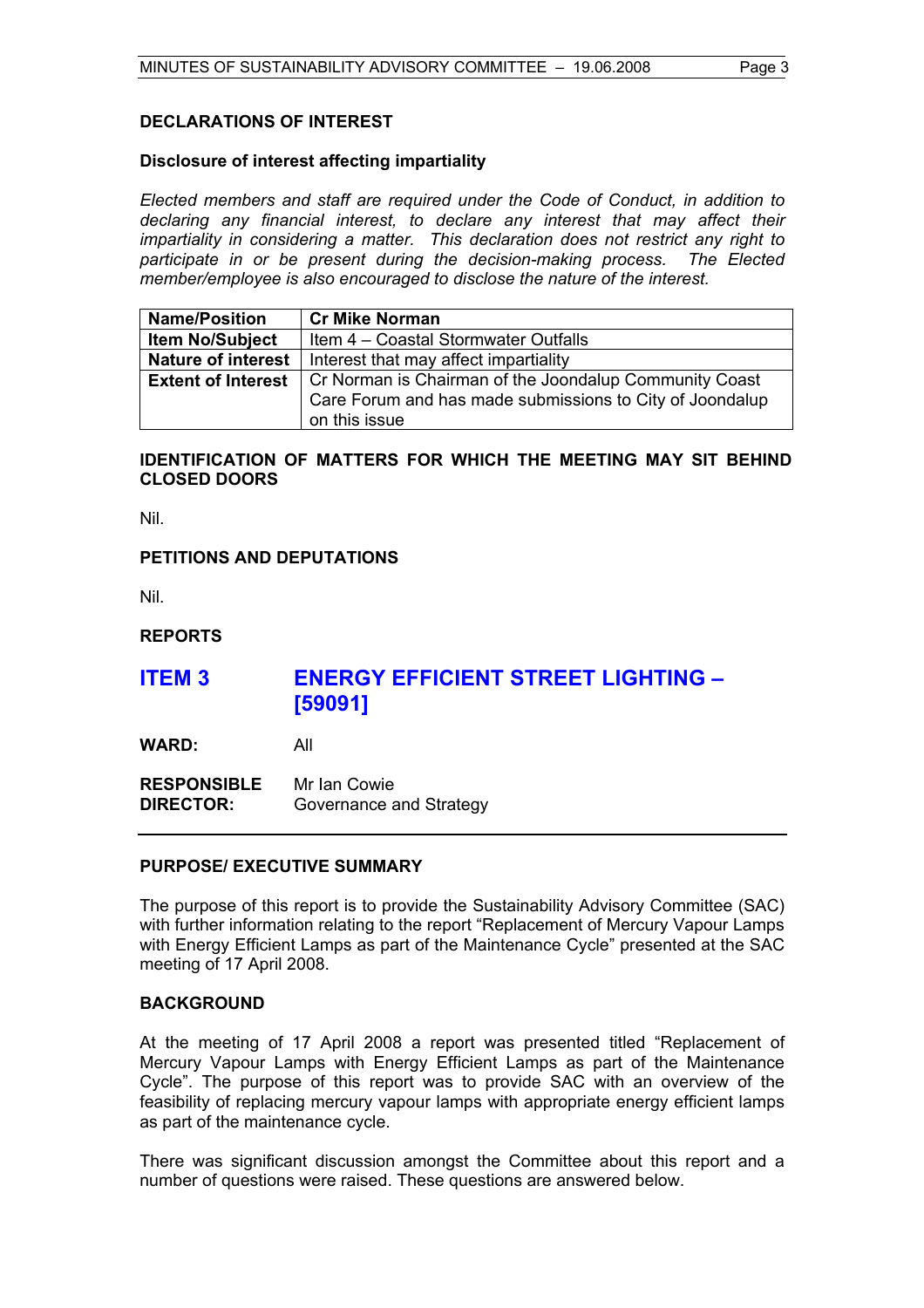### **DETAILS**

- Q What type of lighting is being installed at the Burns Beach Development?
- A Metal Halide
- Q What would be the cost to the City if electricity prices doubled?
- A The table below provides additional information relating to ongoing electricity costs of different lamps.

| Lamp type                                                               | 80W               | 42W                    | 2 * 24W T5         | 70W               | 50W High          | 70W High          |
|-------------------------------------------------------------------------|-------------------|------------------------|--------------------|-------------------|-------------------|-------------------|
|                                                                         | Mercury           | Compact                | <b>Fluorescent</b> | Metal             | Pressure          | Pressure          |
| Current<br>Energy<br>Cost<br>per<br>annum<br>per<br>lamp <sup>'</sup>   | vapour<br>\$38.14 | Fluorescent<br>\$19.60 | \$21.30            | Halide<br>\$32.81 | Sodium<br>\$23.44 | Sodium<br>\$26.50 |
| Electricity<br>cost<br>per<br>year<br>(Based<br>on<br>14,000<br>lights) | \$533,960         | \$274,400              | \$298,200          | \$459,340         | \$328,160         | \$371,000         |
| Cost<br>per<br>if<br>year<br>electricity<br>cost<br>doubled             | \$1,067,920       | \$548,800              | \$596,400          | \$918,680         | \$656,320         | \$742,000         |

<sup>1</sup> Source: Sage Consulting Engineers, 2007

- Q What would be the greenhouse gas savings if the City were to switch to more energy efficient lamps?
- A The table below provides additional information relating to greenhouse gas production of different lamps.

| Lamp type                                                                                                | 80W<br>Mercury<br>vapour | 42W<br>Compact<br><b>Fluorescent</b> | 2 * 24W T5<br><b>Fluorescent</b> | 70W<br>Metal<br>Halide | 50W High<br>Pressure<br>Sodium | 70W High<br>Pressure<br>Sodium |
|----------------------------------------------------------------------------------------------------------|--------------------------|--------------------------------------|----------------------------------|------------------------|--------------------------------|--------------------------------|
| of<br>Tonnes<br>CO <sub>2</sub> /km<br>per<br>annum. <sup>1</sup>                                        | 1.2                      | 0.6                                  | 0.65                             | 1.0                    | 0.7                            | 1.0                            |
| Total<br>0f<br>Tonnes<br>CO2 based<br>1.019<br>on<br>οf<br>km<br>sealed<br>in<br>roads<br>$\text{Col}^2$ | 1222.8                   | 611.4                                | 662.35                           | 1019                   | 713.3                          | 1019                           |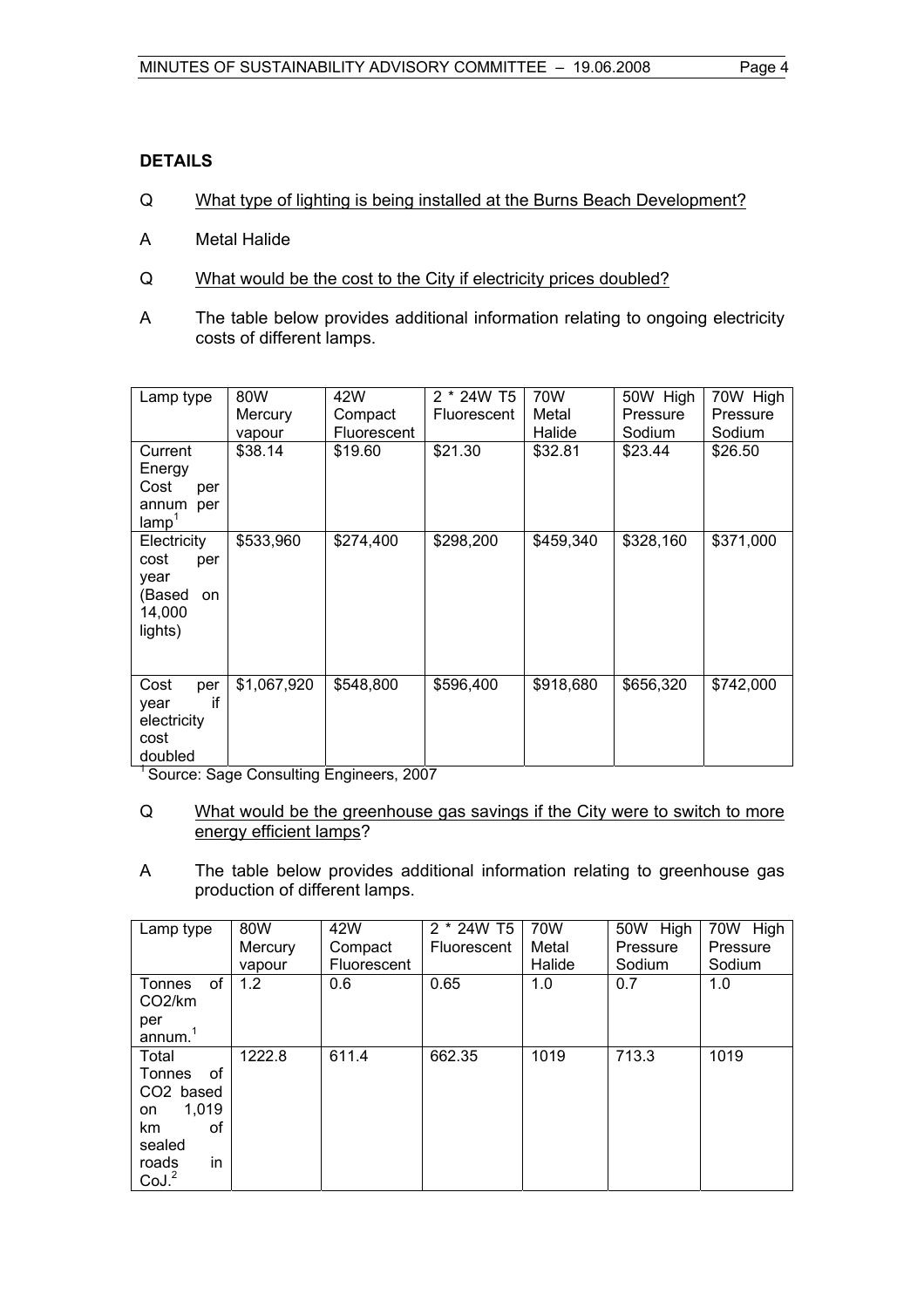- <sup>1</sup> Source: Sage Consulting Engineers, 2007
- <sup>2</sup> Assumes standard of 80m spacing across the City and does not including lighting not on roads i.e. parks and carparks.

#### Q A question was raised in relation to the estimated cost of \$500 for the 2 x 24W T5 Fluorescent lamps?

A Pierlite Pty Ltd was contacted to provide a cost estimate of 2 x 24W T5 Streetlight fitting. They advised that they did not sell direct to the public only to wholesalers and they referred the City to a local business Advanced Electrical Joondalup.

Advanced Electrical Joondalup provided a quote of \$280 plus GST per fitting.

 It is important to note that for Western Power owned and maintained infrastructure any upgrades can only use Western Power fittings and costs. The City cannot simply go ahead and purchase new components for Western Power's infrastructure.

- Q Can copies of past energy efficient lighting reports be provided for new SAC members?
- A Past reports are provided as Attachment 1 and 2.

#### **Link to Strategic Plan:**

- Key Focus Area Natural Environment
- Objective 2.1: To ensure that the City's natural environmental assets are preserved, rehabilitated and maintained.
- Strategy 2.1.5: The City reduces its greenhouse gas emissions and assists the public to reduce community emissions.

### **Legislation – Statutory Provisions:**

Not Applicable.

#### **Risk Management considerations:**

Not Applicable.

#### **Financial/Budget Implications:**

The cost of street lighting to local government is large and any upgrades to the street lighting network will have significant financial implications. While the upgrade of street lighting will become more viable as electricity costs increase the capital outlay at this stage is extremely large.

#### **Policy implications:**

Not Applicable.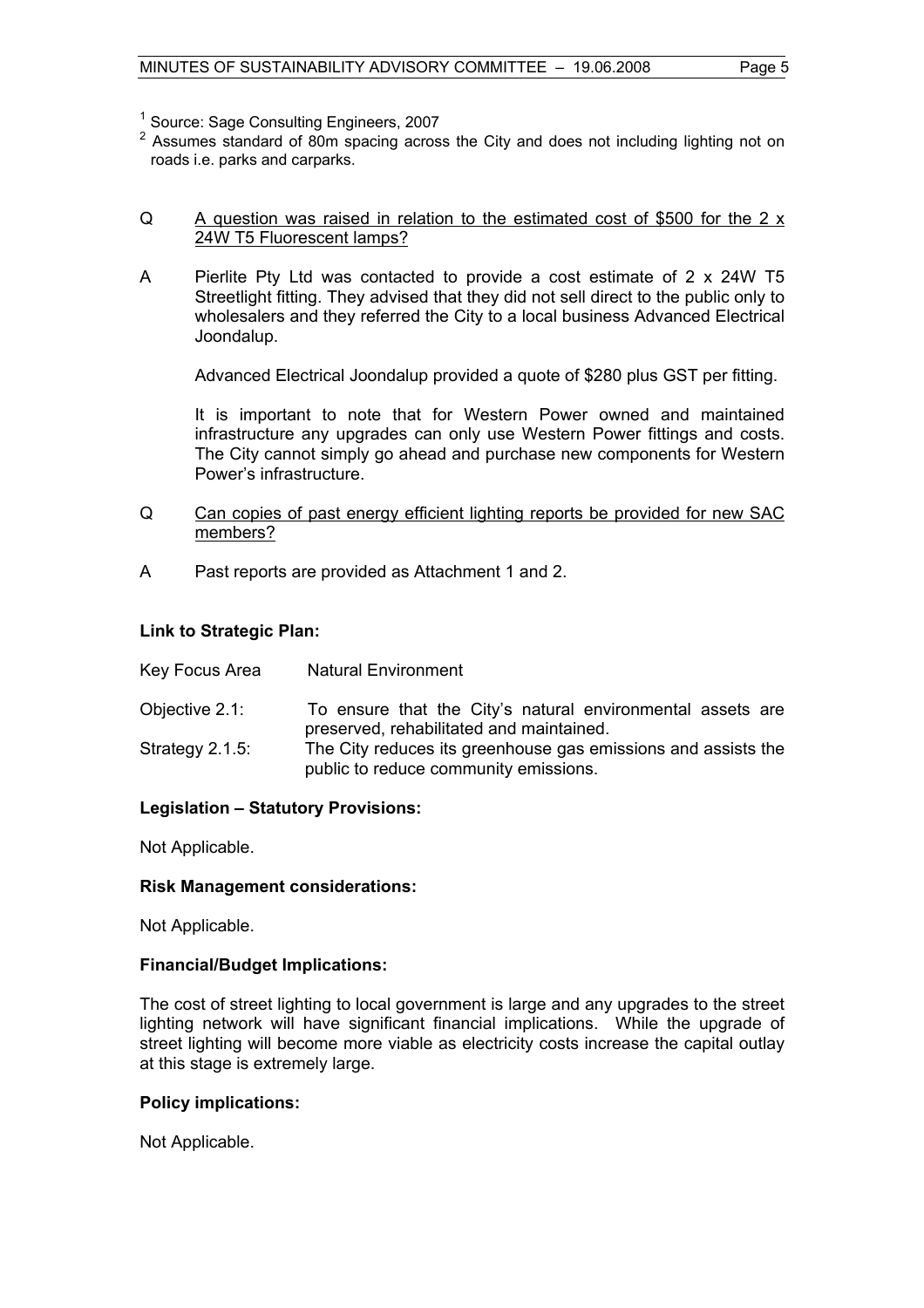### **Regional Significance:**

Not Applicable.

#### **Sustainability implications:**

Improvements in the energy efficiency of street lighting will achieve significant reductions in greenhouse gas emissions. However, any decision to attempt to change the current status quo needs to be balanced with the cost of the change.

#### **Consultation:**

Not Applicable.

#### **COMMENT**

The Bulk Lamp Replacement (BLR) program is controlled by Western Power and a local government does not have the power to change it or make Western Power change it. Thus replacing the current mercury vapour lamps with more efficient lighting as part of the BLR program could only be done with Western Power's approval.

Currently compact fluorescent and T5 fluorescent lamps are not part of Western Power's available stock and therefore the City cannot request it as part of the BLR. Even if the City decided to purchase the required T5 fluorescent lamps itself it is unlikely that Western Power would be willing to install them. Further, if the City wanted to purchase the T5 lamps and hire a contractor to install them the City would not have the authority to do so, as Western Power owns and controls the lighting infrastructure.

It is not feasible for the City to take any course of action without Western Power's cooperation. The only upgrades that the City can realistically currently pursue are using Western Power's range of fittings. Given that the issue is prevalent to the entire metropolitan area the most effective way to reach a solution is through a high level government approach including WALGA, the State Government and local politicians.

At its previous meeting the SAC requested that this matter be referred to WALGA through the meeting of the North Zone and this course action will occur at the July 2008 meeting.

#### **ATTACHMENTS**

- Attachment 1 Replacement of Mercury Vapour Lamps with Energy Efficient lamps as part of the Maintenance Cycle (SAC Meeting 17.4.08).
- Attachment 2 South Australian Strategic Action Planning Guide for Sustainable Public Lighting (SAC Meeting 21.02.08)

#### **VOTING REQUIREMENTS**

Simple Majority.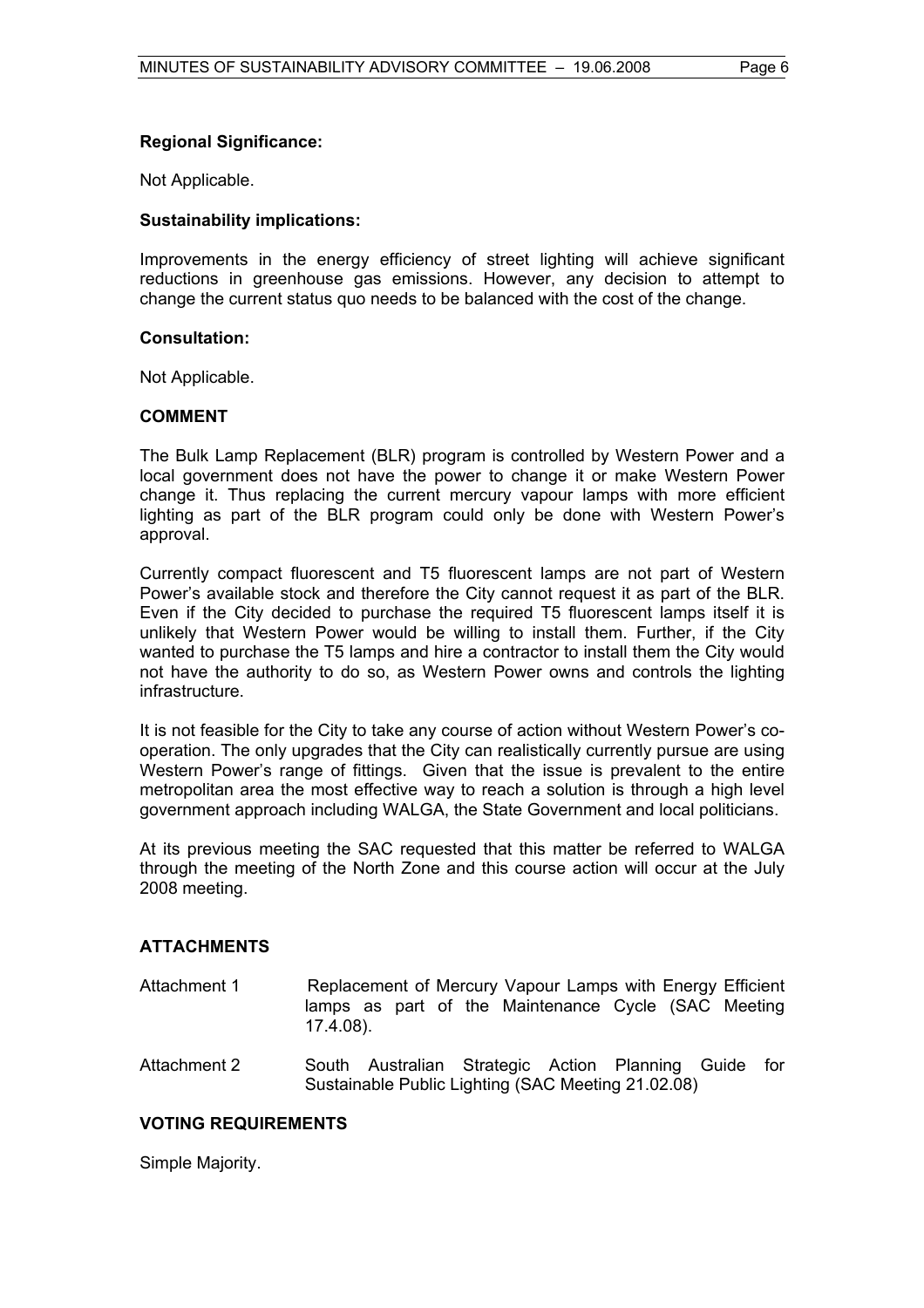#### **OFFICER'S RECOMMENDATION**

That the Sustainability Advisory Committee NOTES the additional information on street lighting provided in this report.

The Director, Governance & Strategy provided an overview of the Report.

Two questions were raised with regard to the figures provided in the tables in the Report. The Director, Governance & Strategy will seek further clarification on the figures and the questions were taken on notice and will be reported back to the next meeting.

**MOVED Mr Magyar SECONDED Cr Norman that the Sustainability Advisory Committee:** 

- **1 NOTES the additional information on street lighting provided in this Report.**
- **2 ADVISES Council that:** 
	- **2.1 the current type of street lighting provided by Western Power to the City of Joondalup is inefficient and outdated therefore burdening ratepayers with extra operating costs and avoidable greenhouse gas emissions;**
	- **2.2 as Western Power owns the street lighting infrastructure, the City of Joondalup is not in a position to take direct action replacing the current street lighting to reduce operating costs and greenhouse gas emissions;**
- **3 REQUESTS Council to:** 
	- **3.1 work through the West Australian Local Government Association to improve Western Power's level of service for street lighting provided to local governments;**
	- **3.2 seek the support of local State Parliamentarians to assist local governments to reduce the burden on ratepayers and avoidable greenhouse gas emissions caused by Western Power's use of outdated street lighting technology;**
	- **3.3 determine if the ratepayers of the City would support reducing the length of time street lighting is used or the areas that street lighting is used.**

Discussion ensued.

The Director, Governance & Strategy provided advice to the committee suggesting that the wording of 3.3 limits the way Council can respond and it would be better to ask Council to consider the matter of the time street lights are left on which then will allow Council to determine how to undertake the request.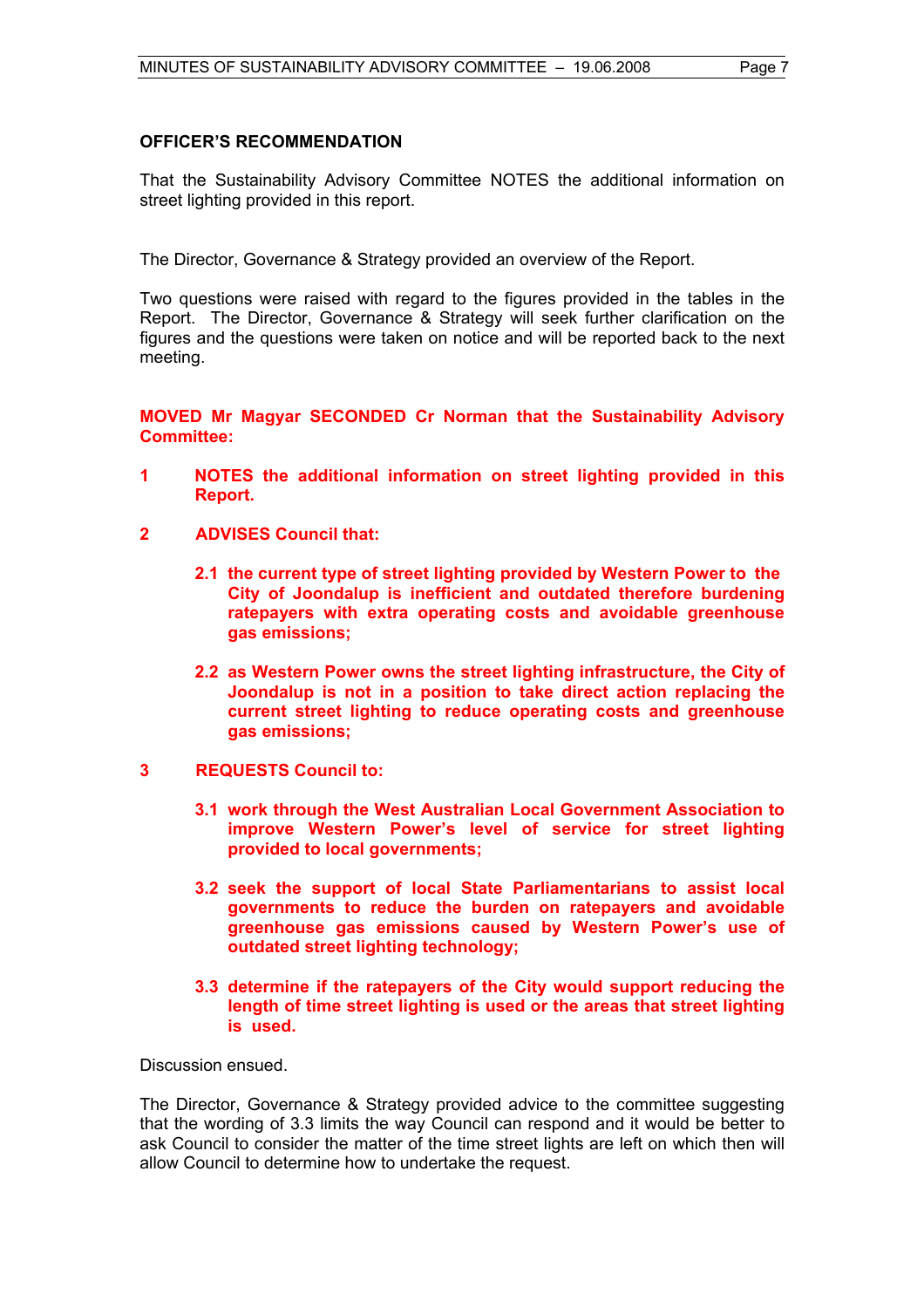**AMENDMENT MOVED Cr Norman SECONDED Mr Magyar that point 3.3 be amended to read:** 

*"in light of the need to reduce greenhouse gas emissions, consider the length of time that street lighting is used within the City."*

Discussion ensued.

#### The Amendment was Put and **CARRIED (6/2) CARRIED** (6/2)

**In favour of the Amendment:** Crs Corr & Norman, Mr Magyar, Mr Repke, Mr Green and Ms Goeft **Against the Amendment:** Cr Fishwick and Mr Chester

Discussion ensued.

It was requested that each part of the Motion be voted upon separately.

**MOVED Mr Magyar SECONDED Cr Norman that the Sustainability Advisory Committee:** 

#### **1 NOTES the additional information on street lighting provided in this Report.**

#### **The Motion was Put and CARRIED (7/1)**

**In favour of the motion:** Crs Corr & Fishwick, Mr Magyar, Mr Repke, Mr Green, Mr Chester and Ms Goeft **Against the motion:** Cr Norman

**MOVED Mr Magyar SECONDED Cr Norman that the Sustainability Advisory Committee:** 

#### **2 ADVISES Council that:**

**2.1 the current type of street lighting provided by Western Power to the City of Joondalup is inefficient and outdated therefore burdening ratepayers with extra operating costs and avoidable greenhouse gas emissions.** 

#### **The Motion was Put and CARRIED (5/3)**

**In favour of the motion:** Cr Fishwick, Mr Magyar, Mr Repke, Mr Green and Mr Chester **Against the motion:** Crs Norman & Corr and Ms Goeft

**MOVED Mr Magyar SECONDED Cr Norman** that the Sustainability Advisory Committee:

- 2 ADVISES Council that:
	- 2.2 as Western Power owns the street lighting infrastructure, the City of Joondalup is not in a position to take direct action replacing the current street lighting to reduce operating costs and greenhouse gas emissions.

#### **The Motion was Put and LOST (3/5)**

**In favour of the motion:** Cr Fishwick, Mr Magyar and Mr Green **Against the Motion:** Crs Norman & Corr, Ms Goeft, Mr Repke and Mr Chester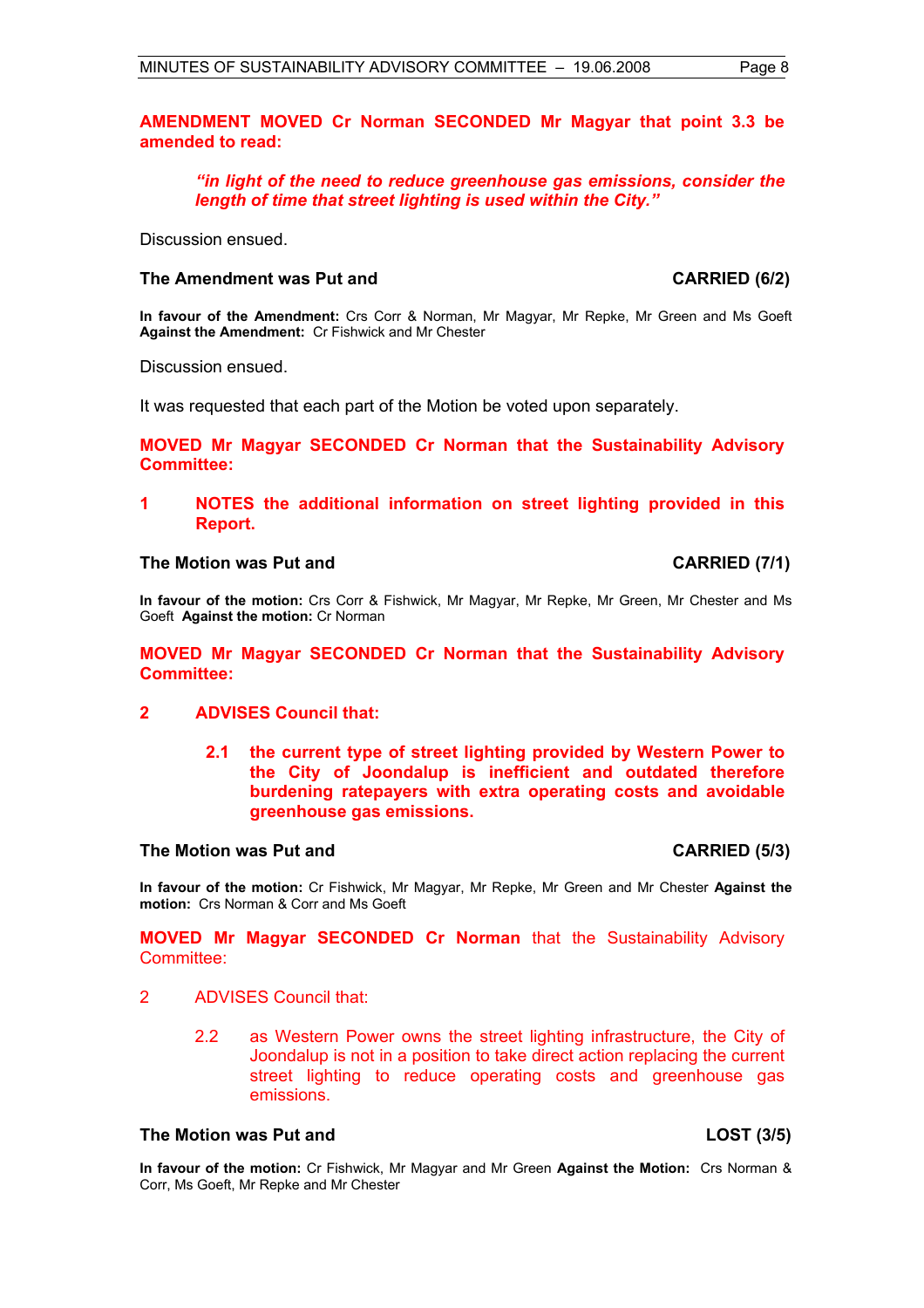**MOVED Mr Magyar SECONDED Cr Norman that the Sustainability Advisory Committee:** 

- **3 REQUESTS Council to:** 
	- **3.1 work through the West Australian Local Government Association to improve Western Power's level of service for street lighting provided to local governments.**

#### The Motion was Put and **CARRIED** (5/3)

**In favour of the motion:** Mr Magyar, Mr Repke, Mr Green, Mr Chester and Ms Goeft **Against the motion:** Crs Corr, Norman & Fishwick

**MOVED Mr Magyar SECONDED Cr Norman that the Sustainability Advisory Committee:** 

- **3 REQUESTS Council to:** 
	- **3.2 seek the support of local State Parliamentarians to assist local governments to reduce the burden on ratepayers and avoidable greenhouse gas emissions caused by Western Power's use of outdated street lighting technology.**

#### The Motion was Put and **CARRIED** (5/3)

**In favour of the motion:** Crs Norman & Fishwick, Mr Magyar, Mr Repke, and Ms Goeft **Against the motion:** Mr Chester, Mr Green and Cr Corr

**MOVED Mr Magyar SECONDED Cr Norman that the Sustainability Advisory Committee:** 

#### **3 REQUESTS Council to:**

**3.3 in light of the need to reduce greenhouse gas emissions, consider the length of time that street lighting is used within the City.** 

### The Motion was Put and **CARRIED** (6/2)

**In favour of the motion:** Crs Corr & Norman, Mr Magyar, Mr Repke, Mr Green and Ms Goeft **Against the motion:** Cr Fishwick & Mr Chester

*Appendix 2 refers*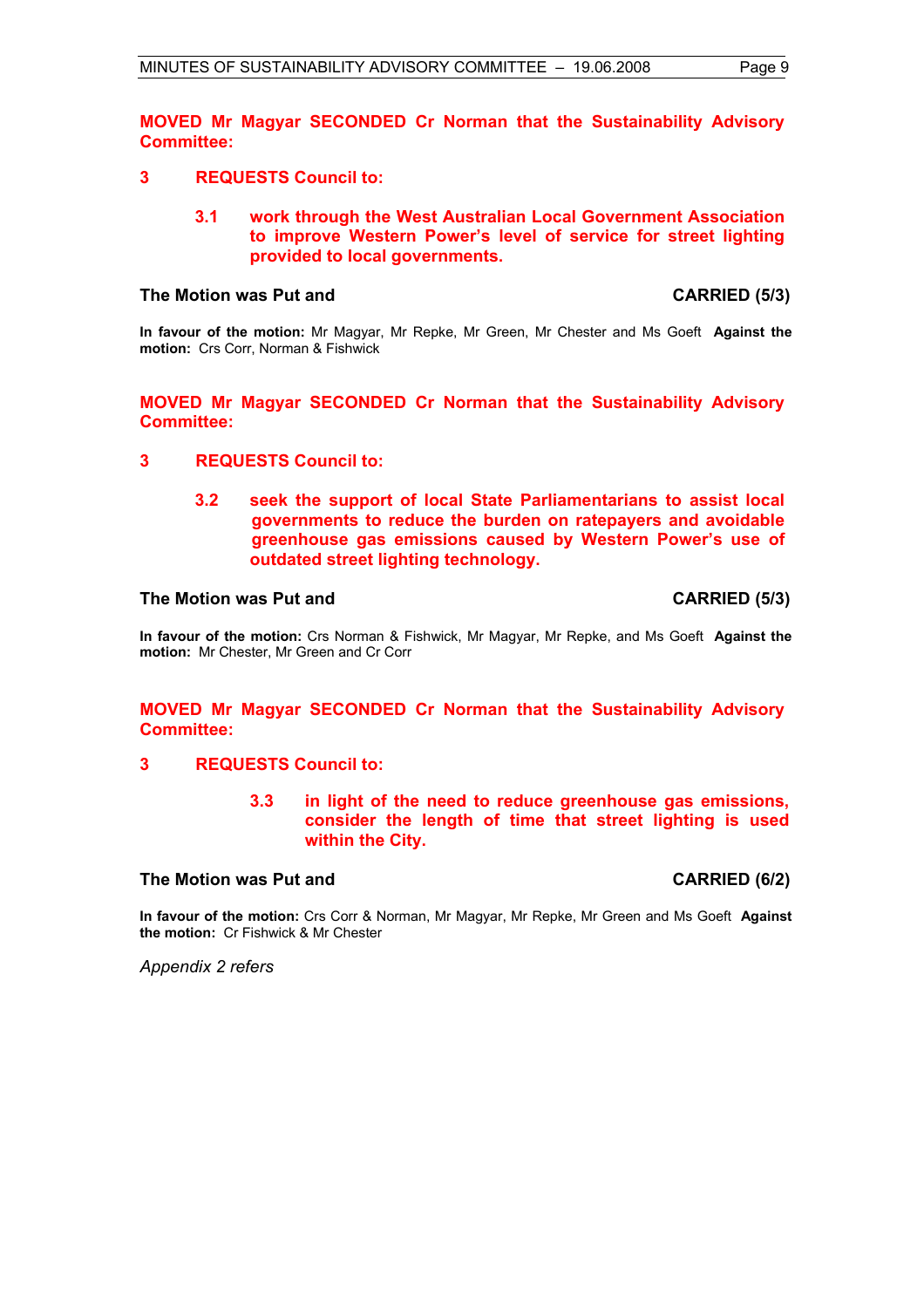## **ITEM 5 WALGA AND ENERGY EFFICIENT LIGHTING - [59091]**

**WARD:** All

**RESPONSIBLE** Mr Ian Cowie **DIRECTOR:** Governance and Strategy

#### **PURPOSE/ EXECUTIVE SUMMARY**

The purpose of this report is to provide opportunity for the Sustainability Advisory Committee (SAC) to review two motions that were deferred at the 17 April 2008 Committee Meeting.

#### **BACKGROUND**

At the SAC meeting of the 17 April 2008 a report was presented titled 'Replacement of Mercury Vapour Lamps with Energy Efficient Lamps as part of the Maintenance Cycle'. This Report is provided as Attachment 1.

In response to this report SAC carried the following motion.

*That the Sustainable Advisory Committee NOTES:* 

- *1 that the City will CONTINUE to install energy efficient lighting in the areas in which it has responsibility;*
- *2 that Council is taking or will take a leading role in liaising with the Western Australian Local Government Association, Western Power and Synergy for the introduction of best practice lighting.*

In addition the following amendment was deferred until the following SAC meeting on the 19 June 2008.

*That the Sustainability Advisory Committee:* 

- *3 SUGGESTS that the City writes again to WALGA to promote a new methodology for the provision of lighting. This methodology would move away from the current model where local governments effectively buy electricity (which is the input into the street lighting process and where it is in the power supplier's interest to sell more electricity) to a model where local governments buy light (or the output of the street lighting process). Under this alternative model, it would be in the power supplier's interest to reduce the cost of providing the light. This is likely to mean greater energy efficient lighting and less electricity consumption which is costly.*
- *4 ADVISES Council that Victorian and South Australian local government associations have recently completed major studies into street lighting, and requests the City to advise WALGA of these.*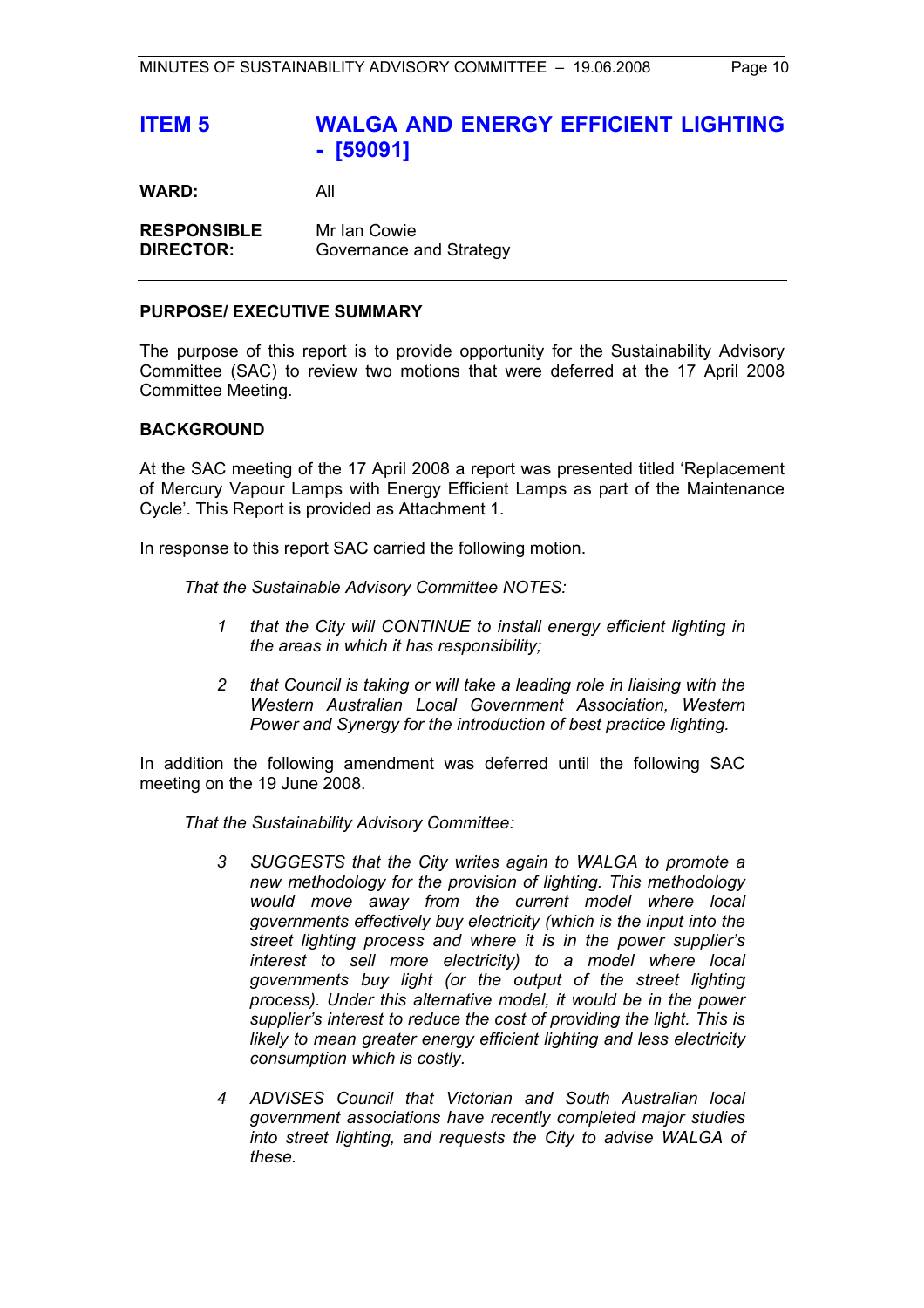## **DETAILS**

### **Issues and options considered:**

The Committee has four options:

- 1 To move the deferred motion as its stands;<br>2 To defer the motion again:
- 2 To defer the motion again;<br>3 To amend the motion: or
- To amend the motion; or
- 4 Provide an alternative motion.

#### **Link to Strategic Plan:**

| Key Focus Area     | <b>Natural Environment</b>                                                                                                              |
|--------------------|-----------------------------------------------------------------------------------------------------------------------------------------|
| Objective 2.1:     | To ensure that the City's natural environmental assets are<br>preserved, rehabilitated and maintained.                                  |
| Strategy $2.1.5$ : | The City reduces its greenhouse gas emissions and assists the<br>public to reduce community emissions.                                  |
| Objective 2.1:     | To engage proactively with the community and other relevant<br>organisations in the preservation of the City's natural<br>environmental |
| Strategy $2.2.1$ : | works closely with external organisations in<br>The City<br>establishing environmental management and monitoring<br>processes.          |

### **Legislation – Statutory Provisions:**

Not Applicable

#### **Risk Management considerations:**

Not Applicable

#### **Financial/Budget Implications:**

Not Applicable

#### **Policy implications:**

Not Applicable

#### **Regional Significance:**

Not Applicable

#### **Sustainability implications:**

Improvements in the energy efficiency of street lighting will achieve significant reductions in greenhouse gas emissions.

#### **Consultation:**

Not Applicable.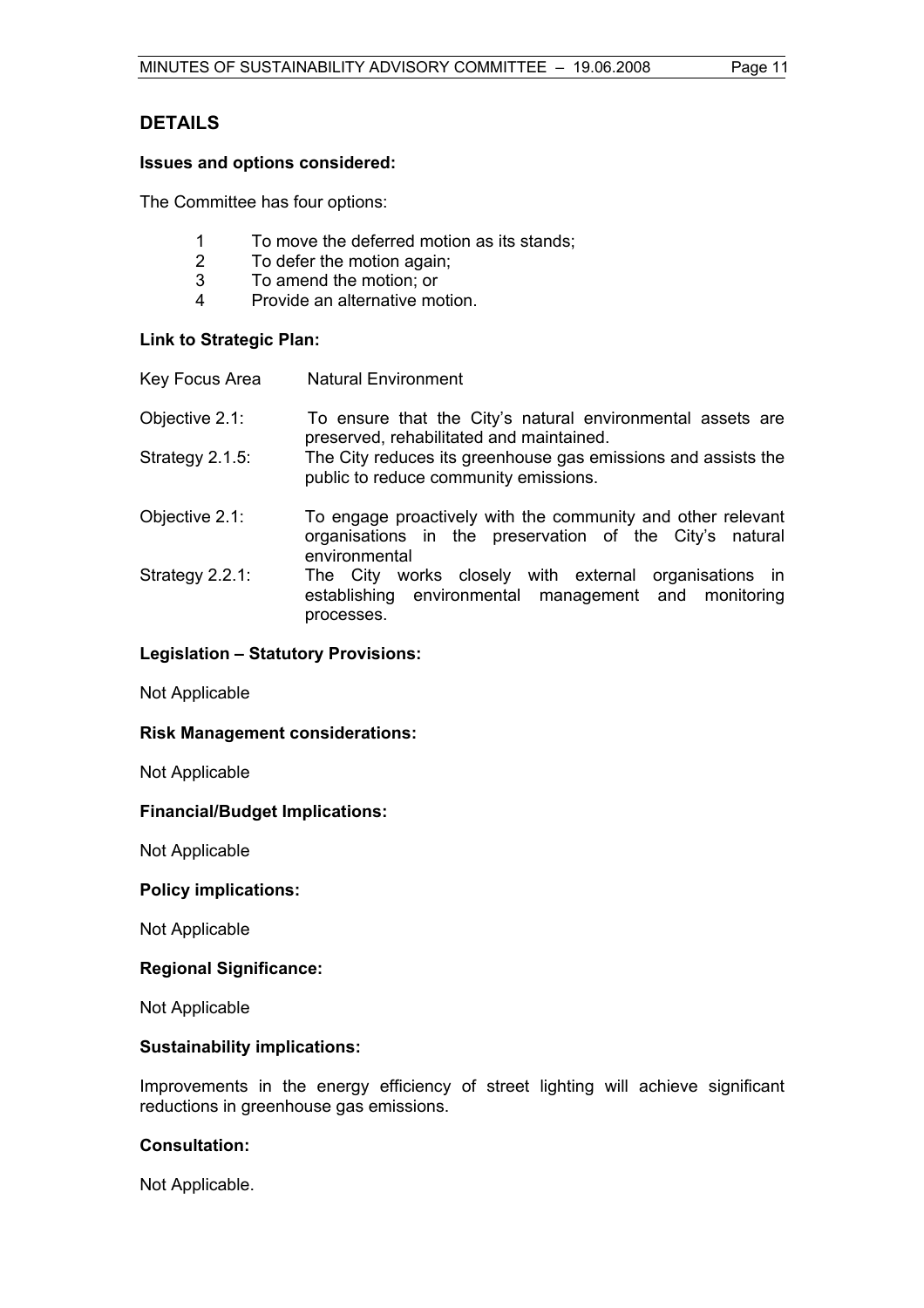### **COMMENT**

The City can write to the Western Australian Local Government Association (WALGA) to make suggestions in relation to energy efficient lighting or any other issue. However the City has no power to force WALGA to take any particular course of action.

At its meeting held on 17 April 2008, the SAC deferred item 2 to be considered at its meeting on 19 June 2008. This amendment is presented to the Committee for its consideration. It should be noted that the mover must recommence the debate on the amendment.

### **ATTACHMENTS**

Attachment 1 SAC Report - Replacement of Mercury Vapour Lamps with Energy Efficient Lamps as part of the Maintenance Cycle  $(17.4.08)$ 

### **VOTING REQUIREMENTS**

Simple Majority

The Director, Governance & Strategy provided an overview of the Report.

**MOVED Mr Magyar SECONDED Mr Chester that the Sustainability Advisory Committee:** 

- **1 SUGGESTS that the City writes again to WALGA to promote a new methodology for the provision of lighting. This methodology would move away from the current model where local governments effectively buy electricity (which is the input into the street lighting process and where it is in the power supplier's interest to sell more electricity) to a model where local governments buy light (or the output of the street lighting process). Under this alternative model, it would be in the power supplier's interest to reduce the cost of providing the light. This is likely to mean greater energy efficient lighting and less electricity consumption which is costly.**
- **2 ADVISES Council that Victorian and South Australian local government associations have recently completed major studies into street lighting, and requests the City to advise WALGA of these.**

Discussion ensued.

#### **The Motion was Put and TIED (4/4) TIED (4/4)**

**In favour of the motion:** Mr Magyar, Mr Repke, Mr Green and Ms Goeft **Against the motion:** Crs Fishwick, Norman & Corr & Mr Chester

**There being an equal number of votes, the Presiding Person exercised his casting vote and declared the Motion LOST**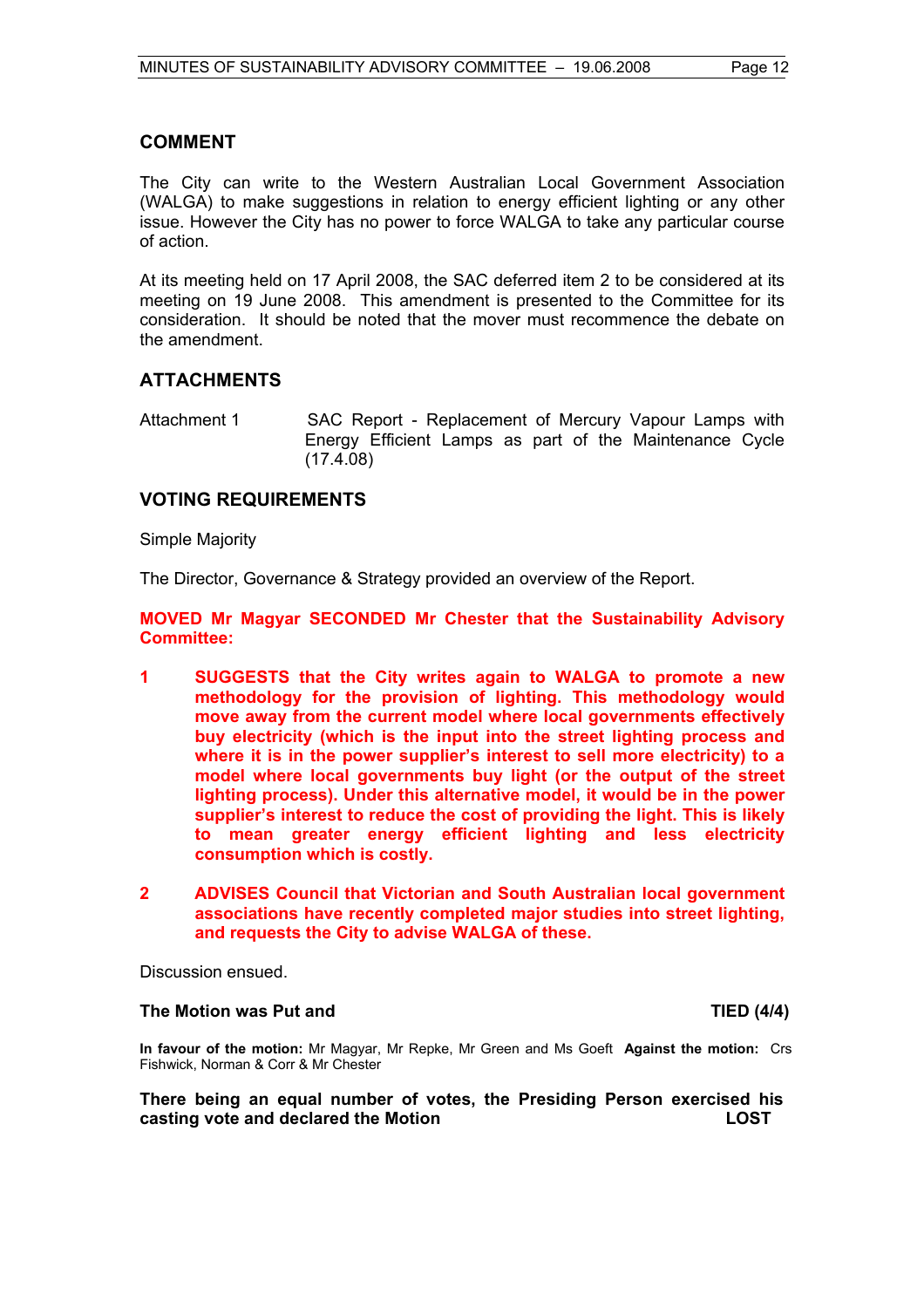#### **MOVED Cr Fishwick SECONDED Mr Green that the meeting do now adjourn for a period of 10 minutes from 1905 hrs to 1915 hrs.**

#### **The Motion was Put and CARRIED (8/0)**

**In favour of the motion:** Crs Corr, Norman & Fishwick, Mr Magyar, Mr Repke, Mr Green, Mr Chester and Ms Goeft

*Following the adjournment, Mr Magyar did not return to the meeting.* 

**MOVED Cr Fishwick SECONDED Cr Norman that the meeting do now reconvene at 1915 hrs.** 

#### **The Motion was Put and CARRIED (7/0)**

**In favour of the motion:** Crs Corr, Norman & Fishwick, Mr Repke, Mr Green, Mr Chester and Ms Goeft

## **ITEM 1 NORTH WEST CORRIDOR ECONOMIC DEVELOPMENT AND TRANSPORT WORKSHOPS – [06580]**

**WARD:** All

**RESPONSIBLE** Mr Ian Cowie **DIRECTOR:** Governance and Strategy

#### **PURPOSE**

To provide an overview of the key outcomes arising from the Economic Development and Transport Workshops recently held under the auspices of the North West Corridor Coordinating Committee (NWCCC).

#### **BACKGROUND**

At its meeting on 21 February 2008, the Sustainability Advisory Committee requested a report on the outcomes of the North West Corridor Coordinating Committee's Workshop on employment opportunities for the North West Corridor and the Alkimos region.

The NWCCC was created by the State Government in October 2006 to ensure that urban and economic development within the corridor is being co-ordinated, and is linked with the efficient and timely provision of state infrastructure.

Draft District Structure Plans for Yanchep-Two Rocks and Alkimos-Eglinton were submitted to the City of Wanneroo by their proponents in 2007. The City of Wanneroo resolved not to approve these structure plans after they had been advertised for public comment because it was of the view that proper assessment of the employment and transport implications needed to be done within a clear and robust regional context.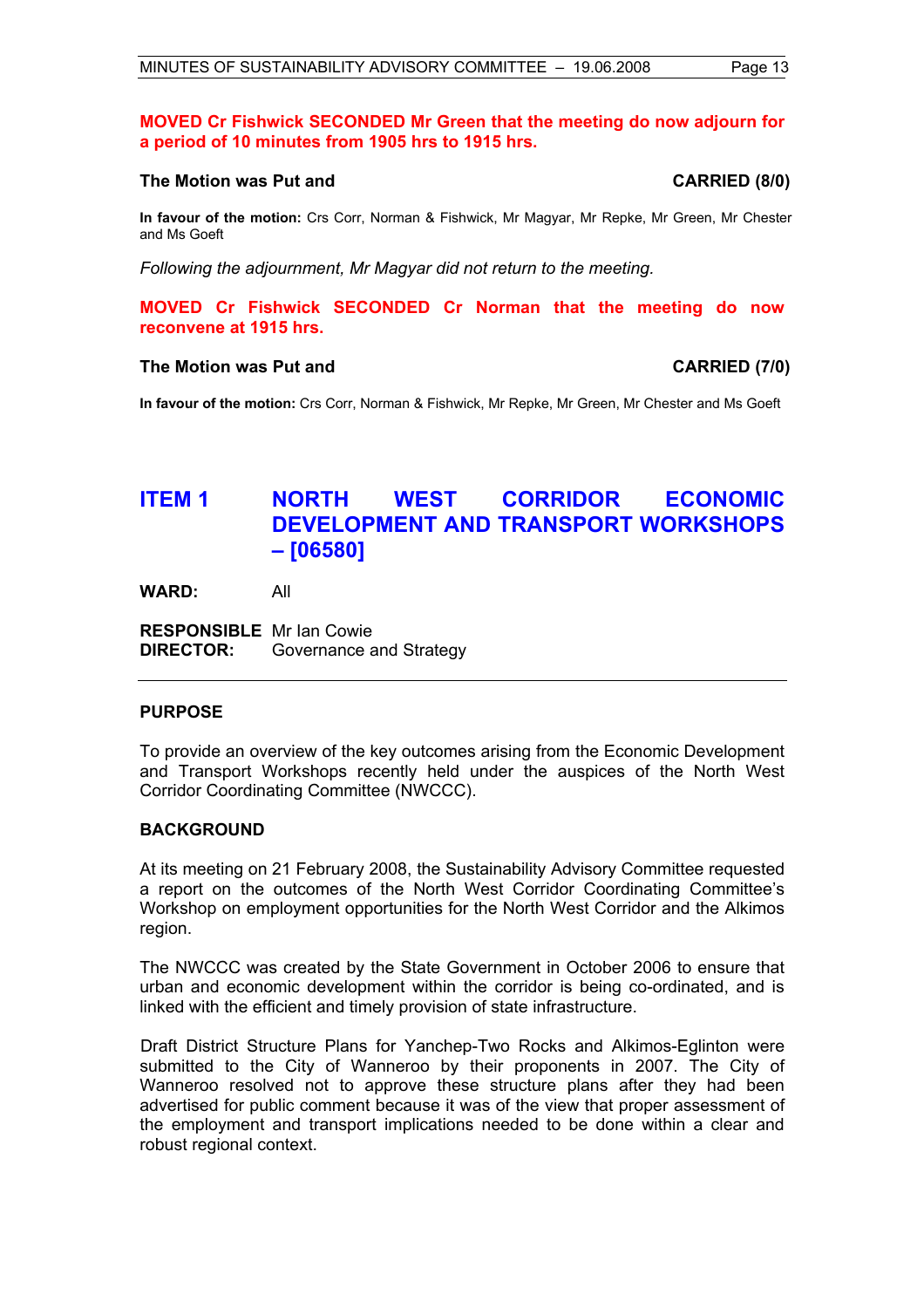To resolve the identified issues two workshops were subsequently hosted by the Department for Planning and Infrastructure (DPI) and Cities of Joondalup and Wanneroo under the auspices of the NWCCC. The workshops were designed to deal with regional economic development, employment and transport issues in order to further progress the review of the North West Corridor Structure Plan. A key outcome of the workshops was to provide a framework within which the assessment of the draft District Structure Plans for Yanchep-Two Rocks and Alkimos-Eglinton could take place.

#### **DETAILS**

The two workshops were held at the City of Wanneroo and the City of Joondalup respectively, and involved representation from State Government Departments, Developers, Consultants, and Politicians. The Workshops were opened by Ken Travers MLC, Co-Chairperson of the NWCCC**.** 

A report has subsequently been released by the NWCCC highlighting the key outcomes arising from the two workshops.

#### *Economic Development Workshop – 26 March, City of Wanneroo*

#### *Background*

According to the 2006 Census of Population and Housing, the North West Corridor had 132,495 employed residents and only 56,302 local jobs. The ratio of jobs to employed residents is referred to as 'Employment Self-Sufficiency' and the ratio for corridor is currently 42.5%. In other words, this means that there are 42.5 jobs for ever 100 working residents. The key issue is that this resulted in 80,000 skilled workers having to commute outside the region to areas such as Perth CBD. This has significant sustainability and infrastructure capacity implications that will continue to exacerbate as the corridor continues to grow northwards.

The target Employment Self-Sufficiency for the corridor is 70%. However, the high rate of population growth coupled with the Employment Self-Sufficiency ratio that is currently being achieved indicates that this will be a challenging target. This requires a concerted and coordinated effort from all stakeholders, particularly the Cities of Wanneroo and Joondalup along with its State partners the DPI and the Department of Industry and Resources (DOIR).

### *Purpose*

The purpose of the economic development workshop was to:

- Ensure common understanding of economic development and employment issues within the North West Corridor;
- Seek convergence of thinking on employment targets;
- Work towards alignment on roles and functions for each activity centre; and
- Gain a sense of strategy and some clarity on the potential roles of the various Government agencies and the private sector.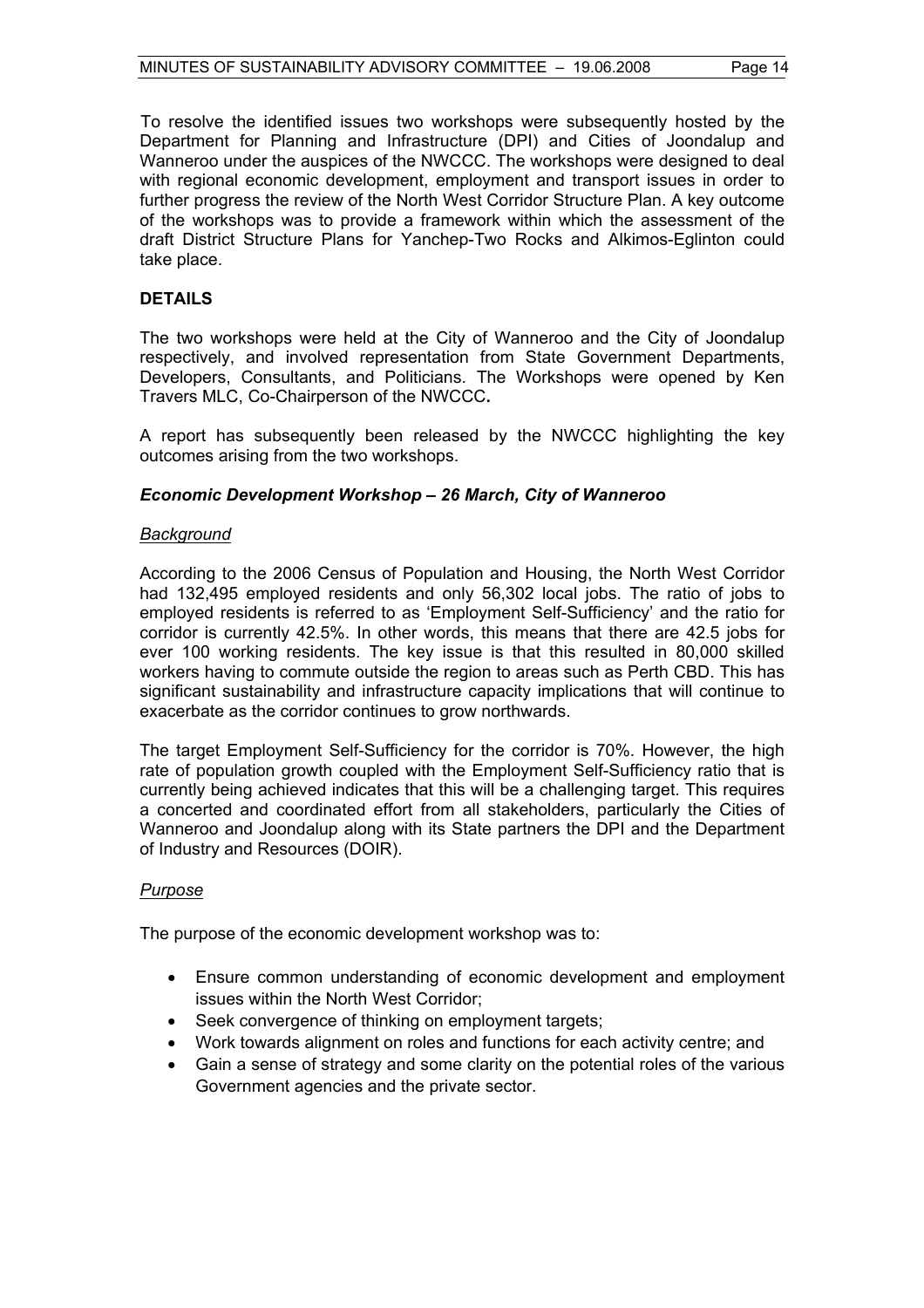### *Presentations*

The following presentations were delivered as part of the workshops:

- Employment and Economic Development in the North West Corridor Michael Chappell, Pracsys;
- Activity Centres Strategy Chris O'Neill, DPI;
- DPI perspective Eric Lumsden, Director General;
- Local government perspective Charles Johnson, Chief Executive Officer, City of Wanneroo;
- Land developer perspective (representing proponents of major land developments within Yanchep-Two Rocks, Alkimos-Eglinton and Neerabup) – Fiona Weigall, Economic Development Manager, Landcorp.

### *Key Outcomes*

The following workshop outcomes and suggestions were recorded:

- 1. Agreement was reached that the assessment of the District Structure Plans for Alkimos-Eglinton and Yanchep-Two Rocks would be done collaboratively between DPI and City of Wanneroo. It was seen that a collaborative approach would result in a streamlined approach to planning processes.
- 2. The Workshop identified that there appeared to be consensus on the high level vision for the NW Corridor to be developed on sound sustainability principles, however there may not be alignment around some significant issues. From a survey of participants, it was suggested that there was a need to quantify alignment or the amount of consensus between stakeholders on major issues.
- 3. There was general agreement that a joint government private sector Governance (or alliance) Framework should be established and that the DOIR should take a lead role. This leadership structure is needed to drive employment improvement for the NW Corridor. A clear vision, structure and process are required with the ability to monitor and evaluate progress. There was a strong sense exhibited by participants that the "process" to improve employment self sufficiency is more important than the establishment of aspirational targets.

### *Transport Workshop – 30 April, City of Joondalup*

### *Background*

The extension of the freeway, Marmion Avenue and the rail line are vital for the growth of the North West Corridor. However, the key issue associated with enhancing the transport infrastructure is timing.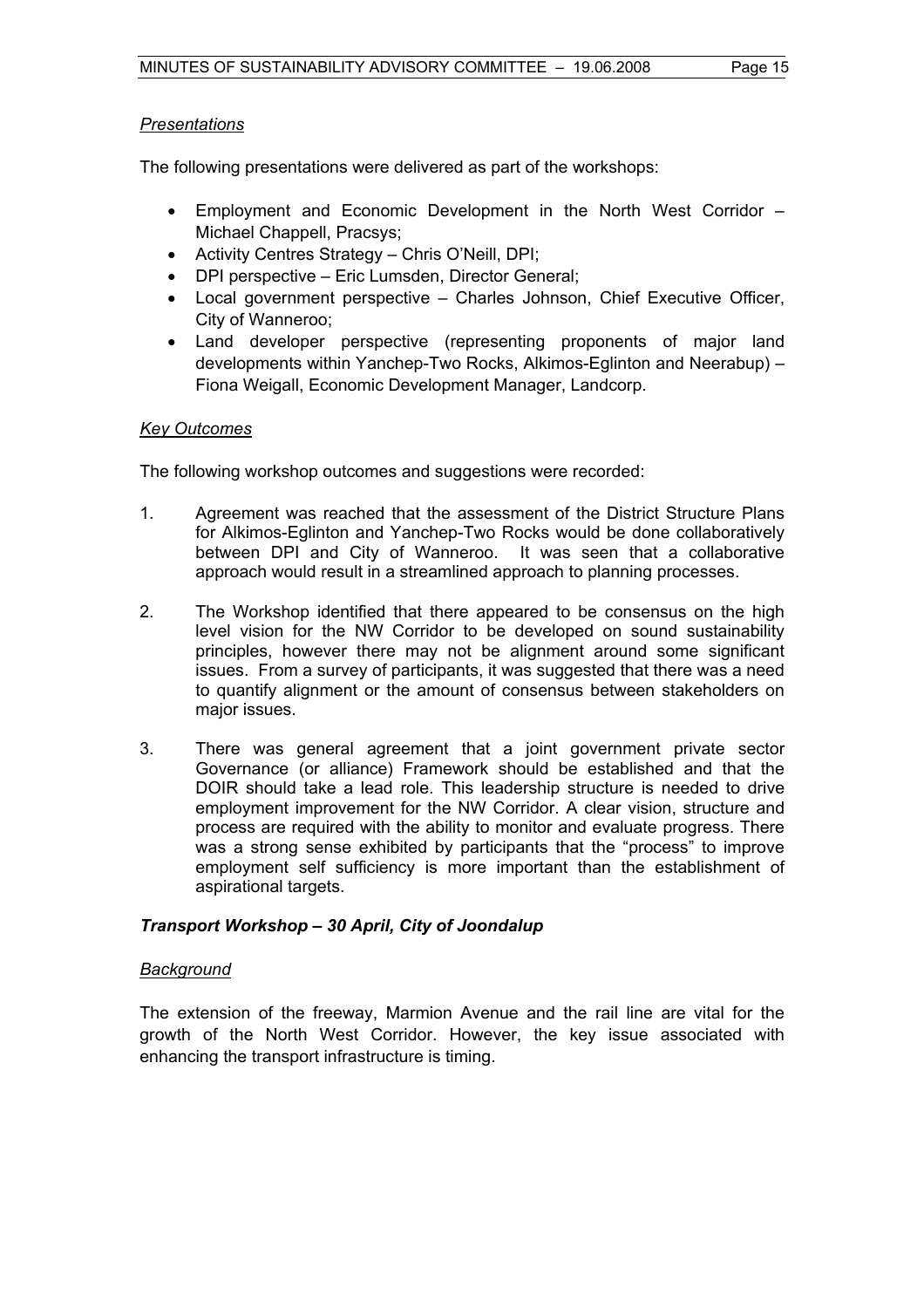### *Purpose*

The purpose of the transport workshop was to:

- Understand the strategic regional transport issues and challenges;
- Understand the transport requirements from the perspective of:
	- o Infrastructure needs; and
	- o Staging and relationship between land release, economic development and timing of transport infrastructure;
	- Support a flexible and pro-active approach to planning; and
- Develop the case for government support of timely infrastructure deliver.

### *Presentations*

The following presentations were delivered as part of the workshops:

- Strategic Regional Roads Mr Paul Fourie, ARRB (Consultants to DPI);
- Rail Planning Mr Emmerson Richardson, Sinclair Knight Merz;
- Rail Infrastructure Mr Peter Martinovich and Mr Peter King, Public Transport Authority; and
- City Of Joondalup Perspective On The Employment and Transport Infrastructure Challenge – Mr Garry Hunt, Chief Executive Officer, City of Joondalup.

### *Key Outcomes*

The following workshop outcomes and suggestions were recorded:

- 1. An interim Policy Statement (West Australian Planning Commission Planning Policy) is needed and should include indicative requirements and staging strategy for transport and expectations for activity centre development (ie quality, hierarchy, diversity).
- 2. A Business Case is required to justify future transport infrastructure roll-outs. Input and discussion will be required between land developers and Perth Transport Authority on patronage estimates to develop this Business Case. The employment/economic implications will need to be considered in addition to simply focussing on transport itself. Furthermore, Network City must be part of the consideration of patronage numbers.
- 3. There will be a joint City of Wanneroo/DPI approval of District Structure Plans, with conditions attached relating to regional/subregional issues.

### **Link to Strategic Plan:**

The report has direct relationship to key focus area of economic prosperity and growth.

### **Legislation – Statutory Provisions:**

Not Applicable.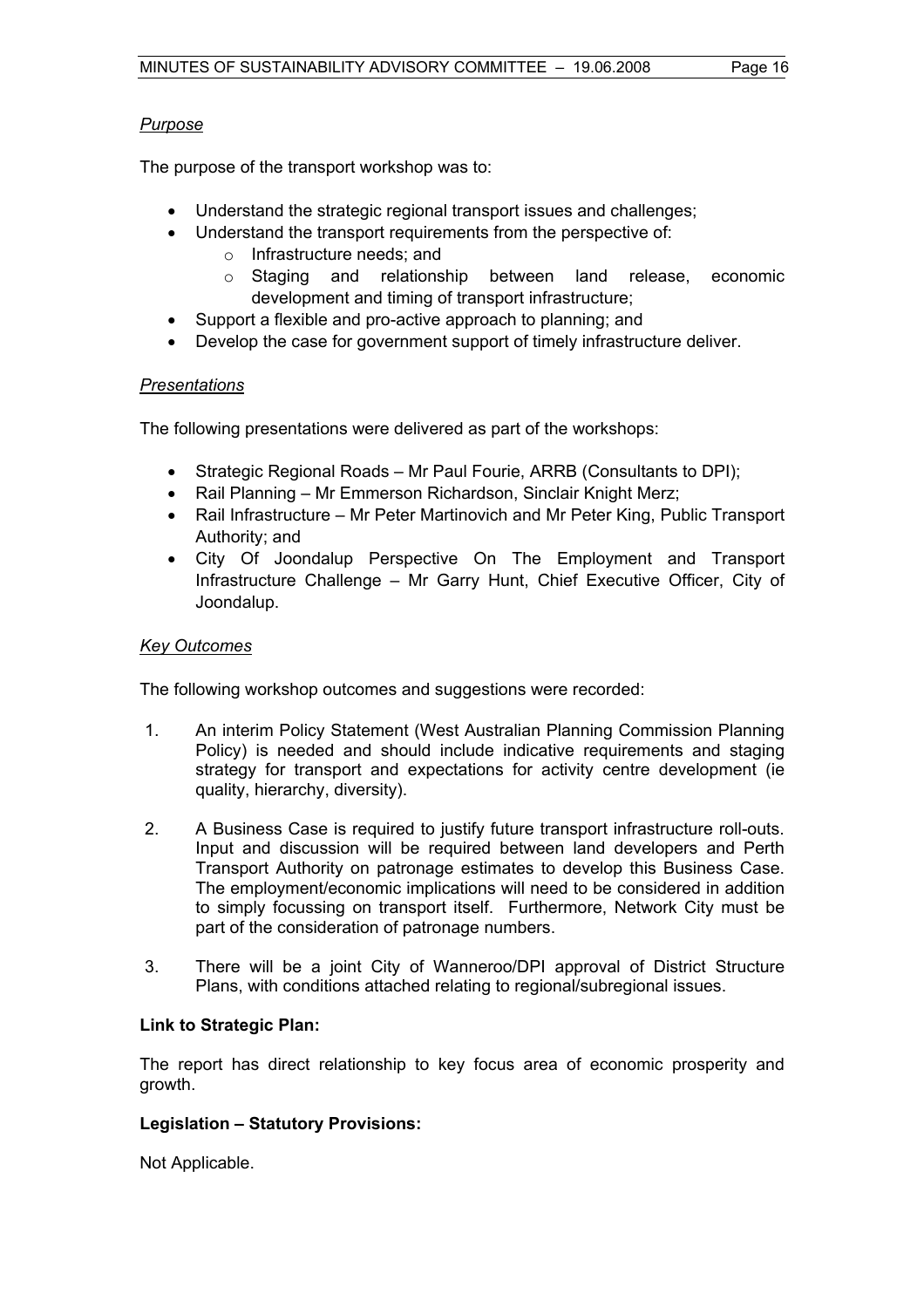#### **Risk Management considerations:**

Not Applicable.

#### **Financial/Budget Implications:**

The outcomes of the NWCCC Workshops will have a significant financial impact on the State Government for the provision of major infrastructure (i.e. roads and rail).

#### **Policy implications:**

The Workshops indicated that the State Government would need to develop specific policy direction for the future development of the Corridor.

#### **Regional Significance:**

The NWCCC workshops directly concerned, and involved, the Cities of Joondalup and Wanneroo.

#### **Sustainability implications:**

The NWCCC was formed to consider and addresses economic sustainability of the future development of the North West region.

#### **Consultation:**

Nil.

#### **COMMENT**

The NWCCC Workshops have served to provide a strategic impetus for the State Government to recognise the future growth and issues that will face the North West Corridor. The issues of employment and transport need to be foremost priorities for the State Government and this will result in further growth of the Joondalup CBD in order to provide strategic and commercial services to the future emerging economies of the region.

#### **ATTACHMENTS**

Nil.

#### **OFFICER'S RECOMMENDATION**

That the Sustainability Advisory Committee NOTES the key outcomes arising from the two workshops of the North West Corridor Coordinating Committee.

#### **MOVED Mr Repke SECONDED Cr Norman that the Sustainability Advisory Committee REQUESTS Council to support and promote:**

- **1 the speedy extension of Marmion Avenue at least to Yanchep and to complement the roundabouts on Marmion Avenue north of Hodges Drive by flyovers to ease through traffic;**
- **2 the speedy extension of the Mitchell Freeway at least to Yanchep;**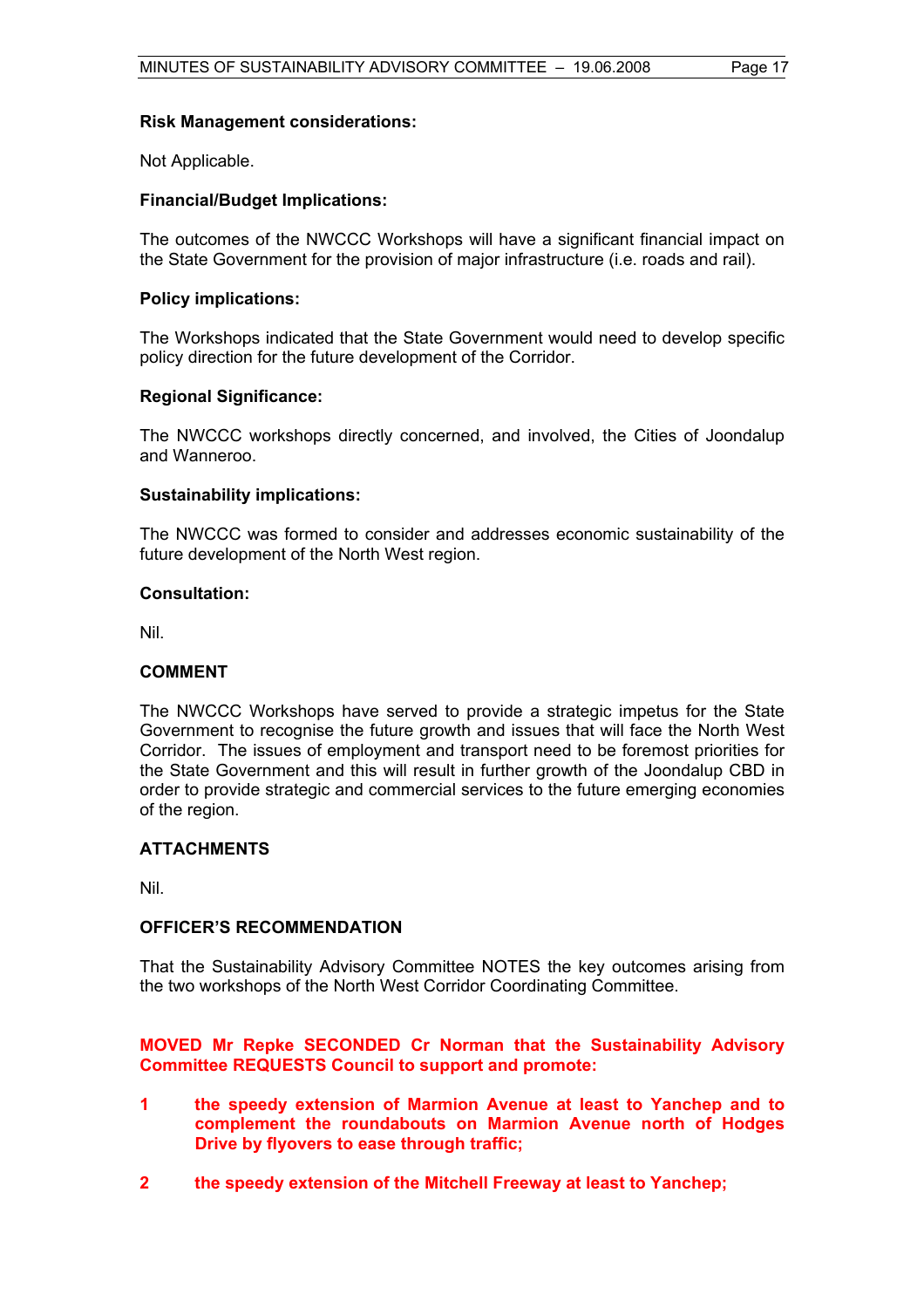- **3 the speedy extension of the railroad to at least Yanchep;**
- **4 the construction of a regional airport in the north in order to avoid travel to Jandakot and thereafter flying back the same way, in case of travel north;**
- **5 the preservation of as much of the local fauna and flora as possible;**
- **6 the preservation of the foreshore, the beaches and the ocean;**
- **7 to build as many parking spaces in the Joondalup CBD as possible;**
- **8 the creation of as many local businesses as possible in line with the community expectations (not liquor stores);**
- **9 the creation of as many jobs in the Joondalup CBD as possible in order to increase the job self sufficiency ratio.**

The Director, Governance & Strategy advised that this motion contained numerous issues and concerns. These included the fact that parts of the motion related to items outside of the scope of the City of Joondalup, matters which had previously been developed within City plans and matters that had not been considered by Council in any way before.

Discussion ensued.

#### **AMENDMENT MOVED Mr Chester SECONDED Mr Green that the words "to support and promote" be deleted and replaced with "to note the likely future needs in respect of the North West Corridor economic development, for".**

Discussion ensued.

#### The Amendment was Put and **CARRIED** (7/0)

**In favour of the Amendment:** Crs Corr, Cr Fishwick & Norman, Mr Repke, Mr Green, Mr Chester & Ms Goeft

**AMENDMENT MOVED Ms Goeft SECONDED Cr Norman that an additional point 10 be added to the Motion as follows:** 

*"facilities for alternative methods of transport to the private motor vehicle."* 

#### The Amendment was Put and **CARRIED** (7/0)

**In favour of the Amendment:** Crs Corr, Fishwick & Norman, Mr Repke, Mr Green, Mr Chester & Ms Goeft

Discussion ensued.

It was requested that each part of the Motion be voted upon separately.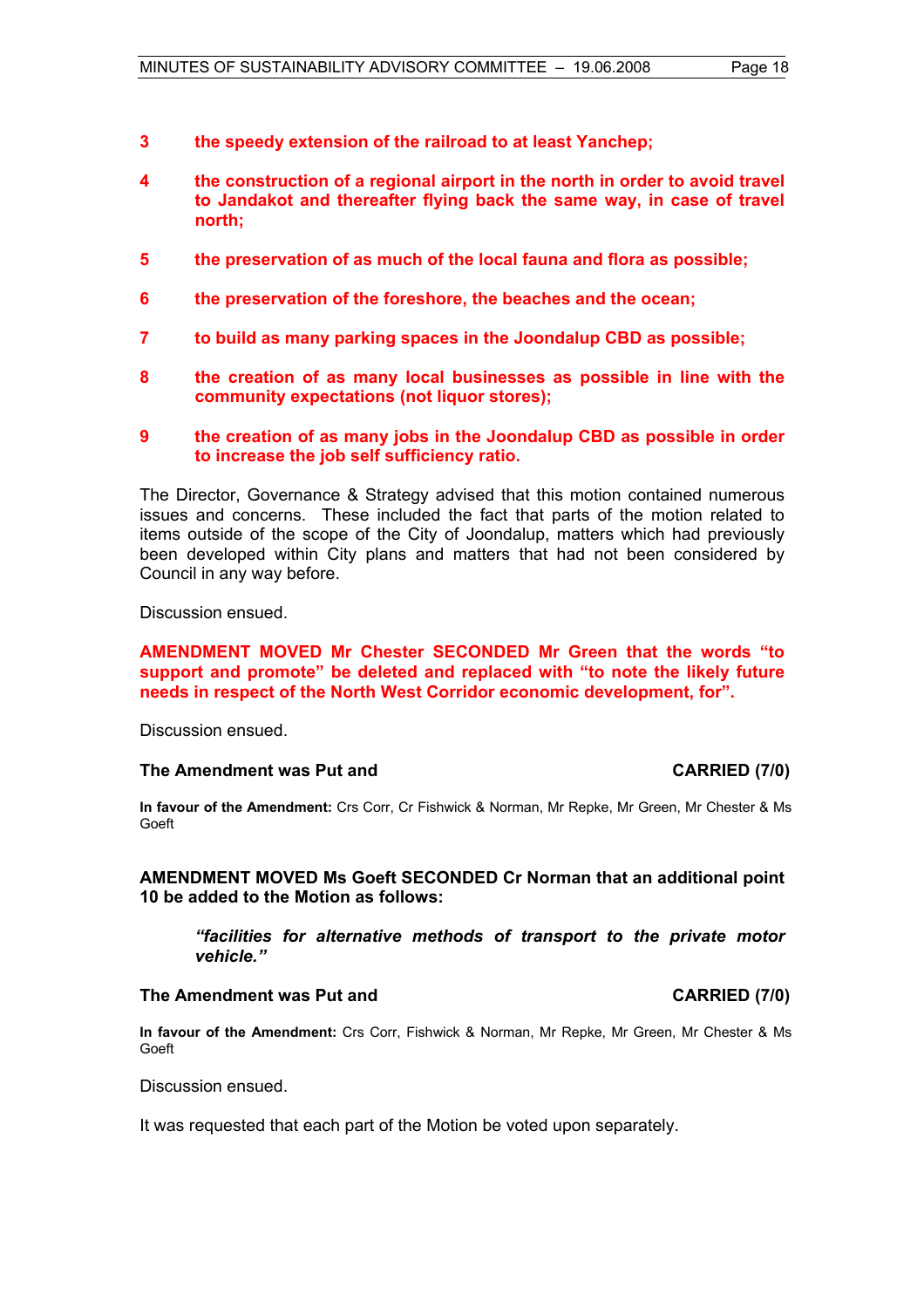**MOVED Mr Repke SECONDED Cr Norman** that the Sustainability Advisory Committee REQUESTS Council to note the likely future needs in respect of the North West Corridor economic development, for:

1 the speedy extension of Marmion Avenue at least to Yanchep and to complement the roundabouts on Marmion Avenue north of Hodges Drive by flyovers to ease through traffic.

#### **The Motion was Put and LOST (3/4)**

**In favour of the motion:** Mr Repke, Mr Green and Mr Chester **Against the motion:** Crs Corr, Norman & Fishwick & Ms Goeft

**MOVED Mr Repke SECONDED Cr Norman** that the Sustainability Advisory Committee REQUESTS Council to note the likely future needs in respect of the North West Corridor economic development, for:

2 the speedy extension of the Mitchell Freeway at least to Yanchep.

#### **The Motion was Put and LOST (3/4)**

**In favour of the motion:** Mr Repke, Mr Green and Mr Chester **Against the motion:** Crs Corr, Norman & Fishwick & Ms Goeft

**MOVED Mr Repke SECONDED Cr Norman that the Sustainability Advisory Committee REQUESTS Council to note the likely future needs in respect of the North West Corridor economic development, for:** 

#### **3 the speedy extension of the railroad to at least Yanchep.**

#### The Motion was Put and **CARRIED** (5/2)

**In favour of the motion:** Mr Repke, Mr Green, Mr Chester Cr Norman & Ms Goeft **Against the motion:** Crs Corr & Fishwick

**MOVED Mr Repke SECONDED Cr Norman** that the Sustainability Advisory Committee REQUESTS Council to note the likely future needs in respect of the North West Corridor economic development, for:

4 the construction of a regional airport in the north in order to avoid travel to Jandakot and thereafter flying back the same way, in case of travel north.

#### The Motion was Put and **LOST** (3/4)

**In favour of the motion:** Mr Repke, Mr Chester & Cr Norman **Against the motion:** Crs Corr & Fishwick, Mr Green & Ms Goeft

**MOVED Mr Repke SECONDED Cr Norman that the Sustainability Advisory Committee REQUESTS Council to note the likely future needs in respect of the North West Corridor economic development, for:** 

### **5 the preservation of as much of the local fauna and flora as possible.**

### **The Motion was Put and CARRIED (4/3)**

**In favour of the motion:** Mr Repke, Mr Chester, Mr Green & Ms Goeft **Against the motion:** Crs Corr, Fishwick & Norman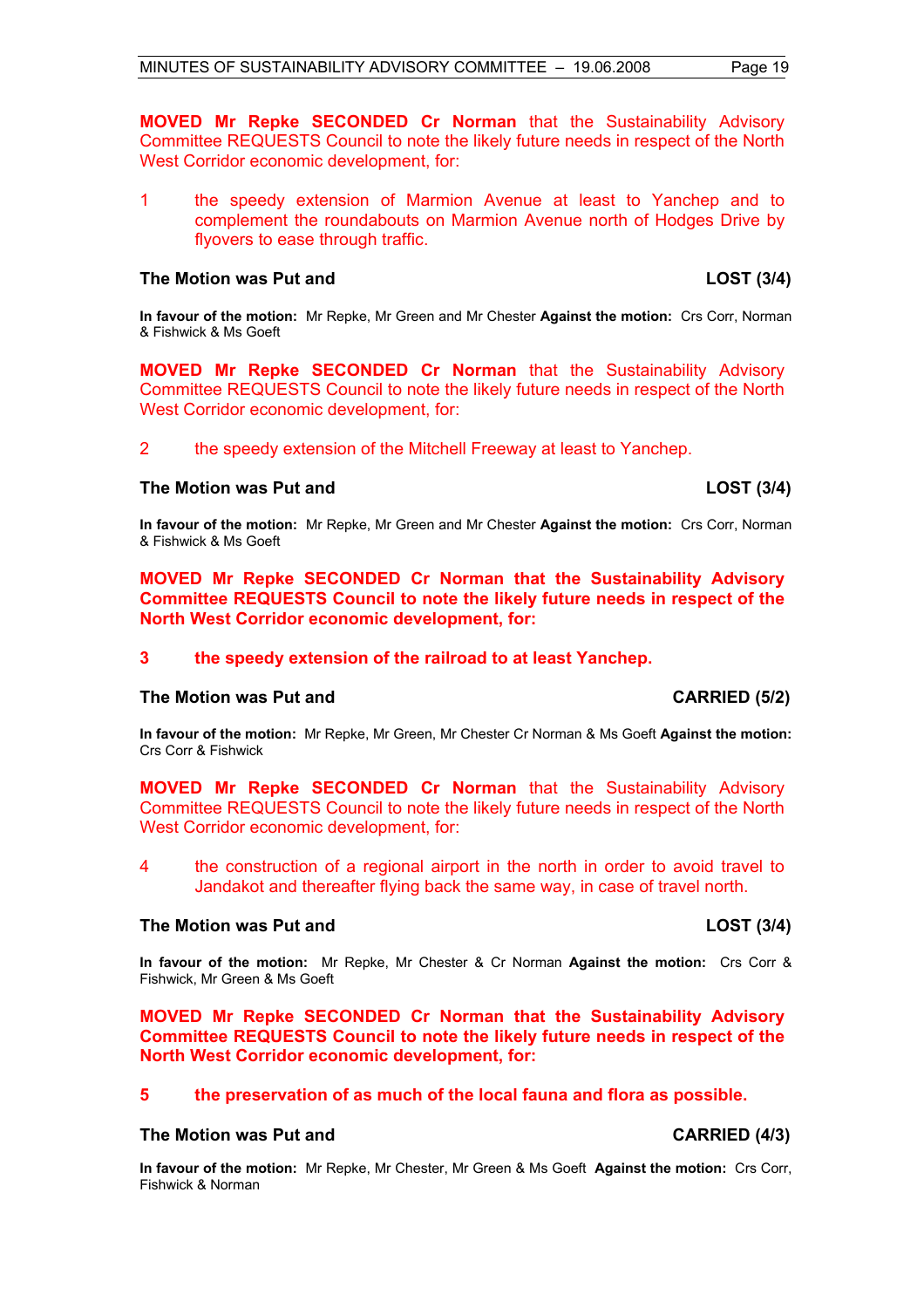### **MOVED Mr Repke SECONDED Cr Norman that the Sustainability Advisory Committee REQUESTS Council to note the likely future needs in respect of the North West Corridor economic development, for:**

### **6 the preservation of the foreshore, the beaches and the ocean.**

### **The Motion was Put and CARRIED (4/3) CARRIED (4/3)**

**In favour of the motion:** Mr Repke, Mr Chester, Mr Green & Ms Goeft **Against the motion:** Crs Corr, Fishwick & Norman

**MOVED Mr Repke SECONDED Cr Norman** that the Sustainability Advisory Committee REQUESTS Council to note the likely future needs in respect of the North West Corridor economic development, for:

7 to build as many parking spaces in the Joondalup CBD as possible.

#### **The Motion was Put and LOST (1/6)**

**In favour of the motion:** Mr Repke **Against the motion:** Crs Corr, Fishwick & Norman, Mr Chester, Mr Green & Ms Goeft

**MOVED Mr Repke SECONDED Cr Norman that the Sustainability Advisory Committee REQUESTS Council to note the likely future needs in respect of the North West Corridor economic development, for:** 

#### **8 the creation of as many local businesses as possible in line with the community expectations (not liquor stores).**

#### The Motion was Put and **CARRIED** (6/1)

**In favour of the motion:** Crs Fishwick & Norman, Mr Chester, Mr Green, Ms Goeft & Mr Repke **Against the motion:** Cr Corr

**MOVED Mr Repke SECONDED Cr Norman that the Sustainability Advisory Committee REQUESTS Council to note the likely future needs in respect of the North West Corridor economic development, for:** 

**9 the creation of as many jobs in the Joondalup CBD as possible in order to increase the job self sufficiency ratio.** 

#### The Motion was Put and **CARRIED** (7/0)

**In favour of the motion:** Crs Corr, Norman & Fishwick, Mr Repke, Mr Green, Mr Chester and Ms Goeft

**MOVED Mr Repke SECONDED Cr Norman that the Sustainability Advisory Committee REQUESTS Council to note the likely future needs in respect of the North West Corridor economic development, for:** 

**10 facilities for alternative methods of transport to the private motor vehicle.** 

#### The Motion was Put and **CARRIED** (7/0)

**In favour of the motion:** Crs Corr, Norman & Fishwick, Mr Repke, Mr Green, Mr Chester and Ms Goeft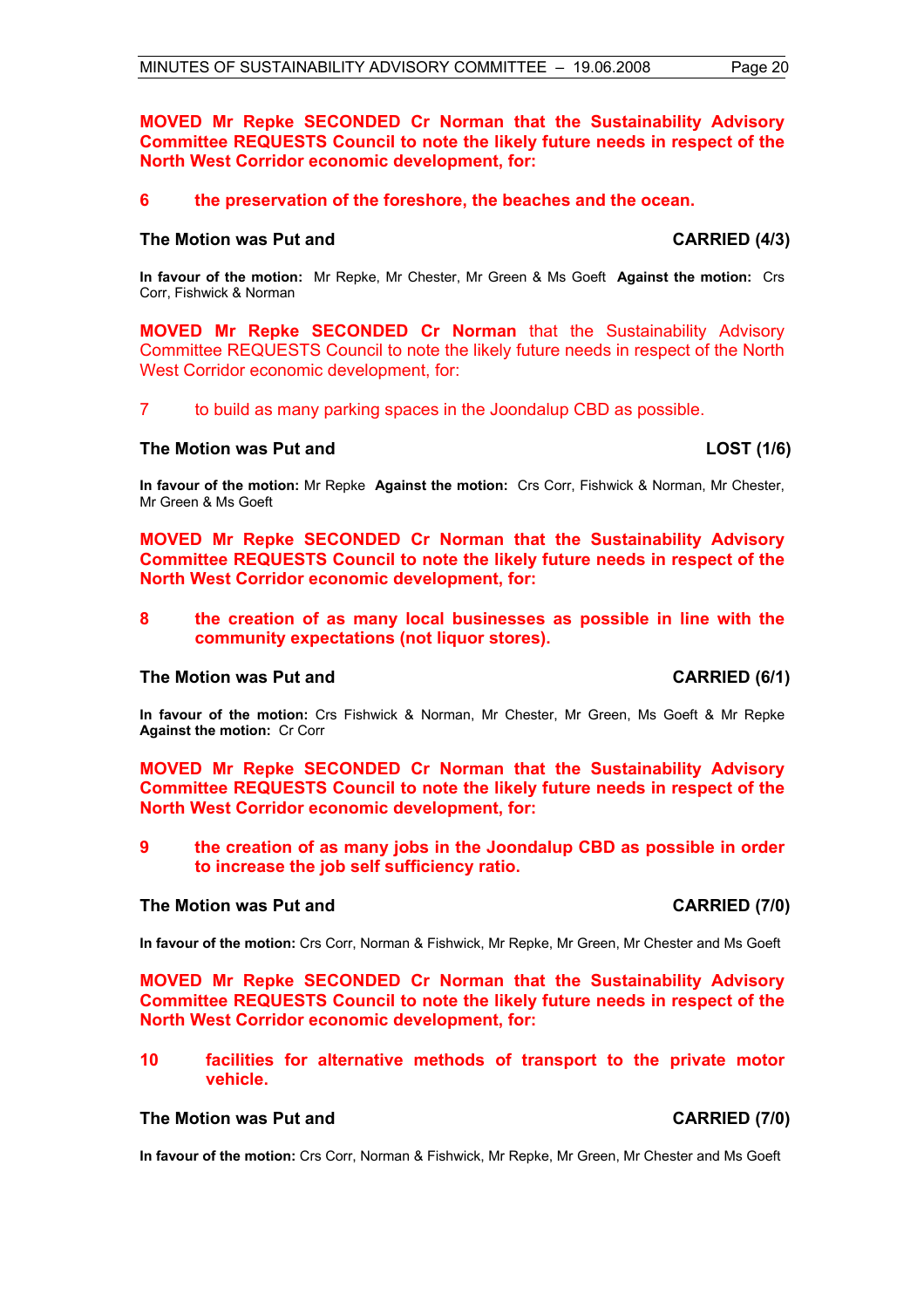## **ITEM 2 OPPORTUNITIES FOR SOLAR POWER [59091]**

**WARD:** All

**RESPONSIBLE** Mr Ian Cowie **DIRECTOR:** Governance and Strategy

#### **PURPOSE/ EXECUTIVE SUMMARY**

The purpose of this report is to provide an update on the City's options for installing solar power technology on City buildings and promoting solar power as an energy saving measure to the community.

#### **BACKGROUND**

At a previous meeting of the Sustainability Advisory Committee on 13 September 2007, a report was provided which gave an overview of solar power technology, potential projects the City could undertake in relation to solar power in the future and options for the promotion of solar power as an energy saving measure to the community. This report is provided as Attachment 1. In response to the report the Committee resolved that Council:

- *"1 CONTINUES to undertake its investigations into the potential for solar energy;*
- *2 RAISES awareness in the community by providing relevant information and encouragement for residents and businesses to consider installing solar systems in their homes and business premises;*
- *3 LISTS for consideration in its 2008/09 draft budget, \$50,000 for detailed planning of retro-fitting the Council's Administration building, Council Chambers building and the Library at Boas Avenue, Joondalup with solar and/or wind power energy collection systems to a level which would receive a five or six star rating under the Green Star Rating System run by the Green Building Council of Australia."*

Council at its meeting on 16 October 2007, when considering the report on the Minutes of the Sustainability Advisory Committee, (CJ209-10/07 refers) resolved inter alia to:-

*"REQUEST an investigation be undertaken and a subsequent report presented to Council on the amount of funding that would be required for detailed planning of retro fitting the Council's Administration Building, Council Chambers Building and the Library at Boas Avenue, Joondalup, with solar and/or wind power energy collection systems to a level which would receive a high star rating under the Green Star Rating System run by the Green Building Council of Australia."* 

This work is proposed to be undertaken in the coming financial year following the appointment of a specialised consultant.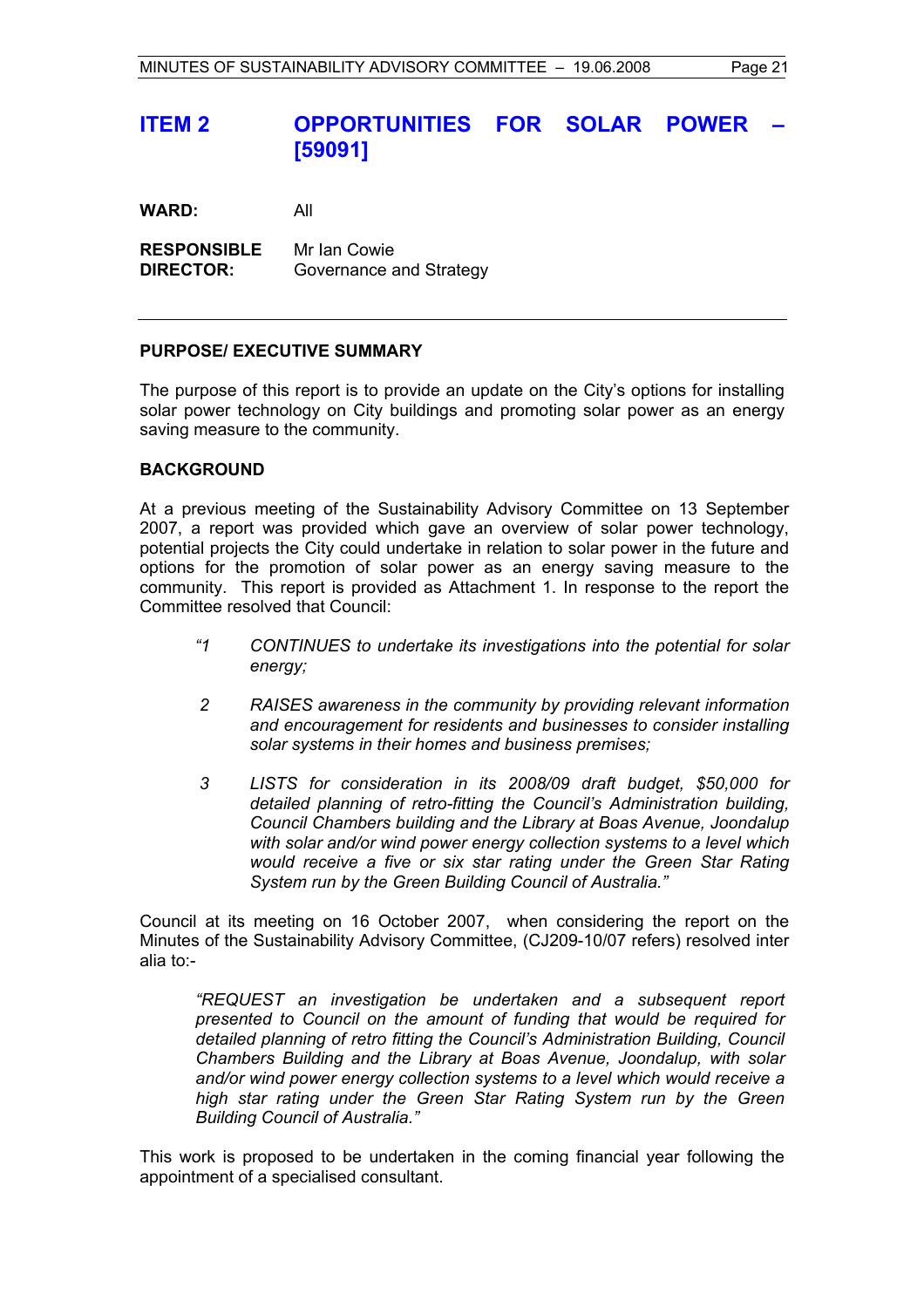At the Sustainability Advisory Committee meeting on 17 April 2008 a report was requested on:

*"The feasibility of installing a grid-connected 2kW photovoltaic system on one of the City's community buildings as a mean of showcasing the City's sustainability credentials. The report should address:* 

- *The suitability of this proactive action by the City as a means of encouraging Joondalup residents to install grid-connected photovoltaic panels on their own homes;*
- *The Federal Government's current offer of a 50% rebate on the cost of such a system for local government and a rebate of 75% for private residences;*
- *The overall expenditure required by the City for the project with confirmation that the project would cost approximately \$10,000."*

Since the original solar power report was written in September last year and the recent report was requested in April of this year, the new Federal Government has presented a budget resulting in changes to the solar power rebate programs that may affect the eligibility of both Joondalup residents and the City of Joondalup itself.

#### **DETAILS**

There are three broad options currently open to the City in relation to pursuing an increase in the use of solar power within the City and these are discussed below.

#### **Issues and options considered:**

#### Option One: Undertake with a feasibility study

Based on the SAC motion of 13 September 2007 the Council has the opportunity to place money in the draft 2008/09 budget to conduct a renewable energy feasibility study for Council owned buildings. The 2008/09 budget is still to be approved by Council. If monies are approved it is envisaged that this Study would investigate the most viable options for renewable energy installations across the City's buildings from a range of renewable energy sources including solar and wind.

This approach would have the benefit of having a wide scope that would investigate all options for renewable energy and would not be limited by one renewable energy type or one building in particular. It would take into consideration both benefits received from greenhouse gas reduction and opportunity for community education and awareness raising as well as looking at the technical aspects of potential energy sources and installations. It can also provide a progressive plan for installing renewable energy systems on the City's buildings over the coming years. In this way the City can make an informed decision about what renewable energy installations would be the most effective and provide the most benefits, and can plan for installations as part of the Capital Works Program.

The disadvantage of this option is that installation of any renewable energy system is unlikely to occur until the 2009/10 budget year.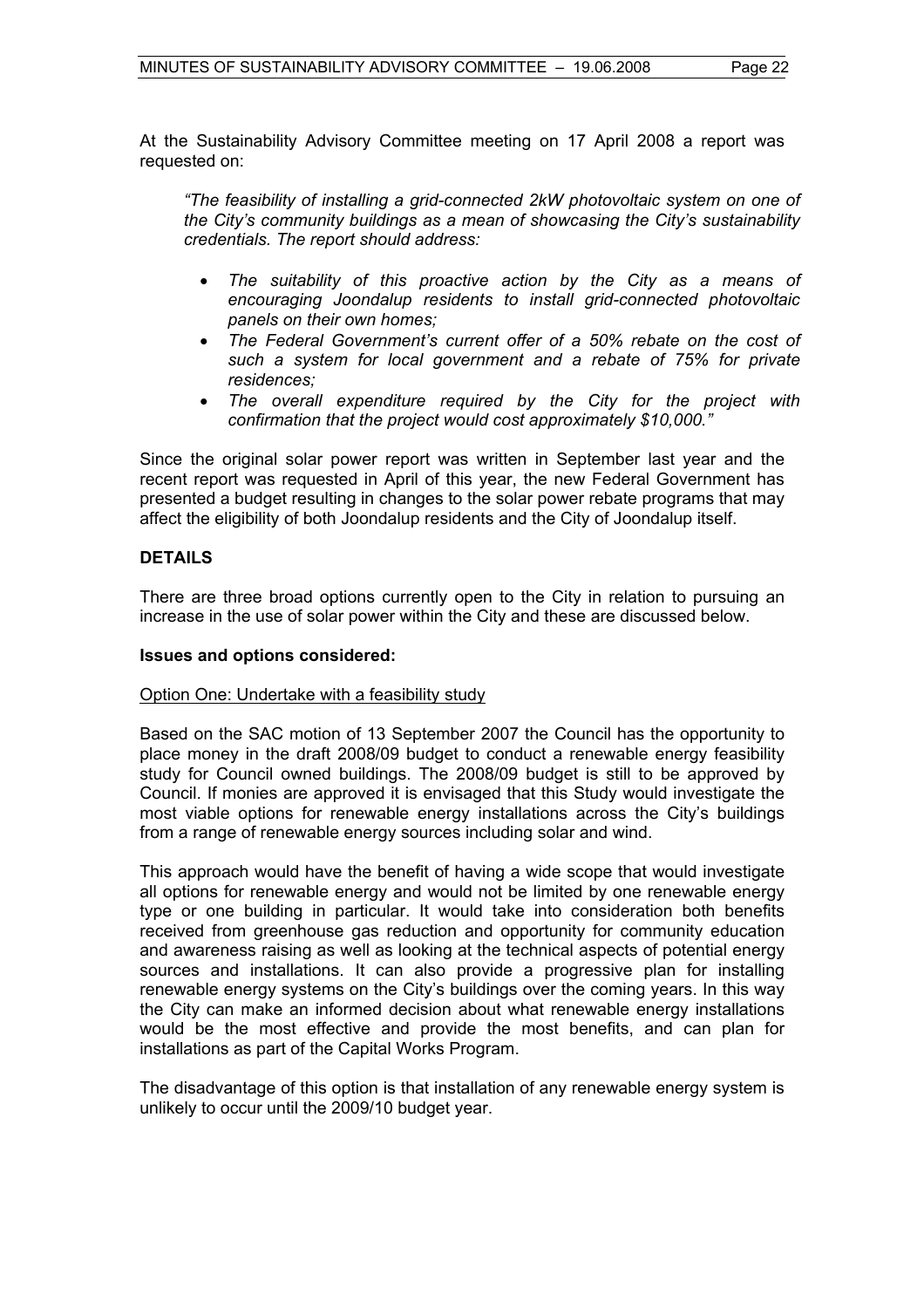#### Option Two: Install a solar power system on a community building

Rather than obtaining a feasibility study the City could undertake a demonstration project by installing a solar power system on a community building with the intent of achieving on-ground benefits in the short term. This again would require money to be placed in the 2008/09 budget for this specific purpose.

In previous years the Federal Government's Photovoltaic Rebate Program would provide a 50% rebate for the installation of solar power systems (up to 2.0kW) on community buildings including local government owned buildings provided the buildings were visible and accessible to the wider community. A condition of the funding was that the organisation must undertake solar electricity education, extension, promotion, interpretation and/or demonstration activities. Systems larger than 2.0kW can be installed but the rebate provided is still equivalent to 50% of the cost of a 2.0kW system.

The Federal Government has recently disbanded the Photovoltaic Rebate Program and has put in place the Solar Homes and Communities Plan. This new Plan still includes a community buildings component which provides a 50% rebate for the first 2.0kW of a new solar power system. However the guidelines for the community buildings component will not be released until July. Discussion with the Department of Environment and Heritage has advised that it is currently unknown whether the new eligibility criteria will include local government buildings and as the criteria for residential buildings has changed it is possible that the community buildings criteria could change as well.

While the City will have to wait until July to see if it is still eligible for the rebate, an initial estimate suggests the cost of an installation could be around \$11,500.

#### Option Three: Focus on community awareness and education

Local Government, along with State Government and Federal Government, can take an important role in raising community awareness about the benefits of solar power, the types of solar systems that can be installed and potential rebates or subsidies that are available. The City could implement a solar power education campaign as a stand alone project or in tandem with a demonstration project. In conjunction with a demonstration project is likely to be the most effective approach as the project will generate considerable publicity and interest.

If the City were to install a solar power system it could apply for funding from the Sustainable Energy Development Office (SEDO) under their SEDO Grants Program – Community Based Projects to undertake the solar power education campaign. Up to \$50,000 can be granted to projects that '*raise community awareness of ways to reduce energy use and increase the use of renewable energy'.* This would enable the City to develop and implement an extensive community awareness and education program that could link with the solar demonstration project but also be expanded to other areas of energy and greenhouse education. There are usually two funding rounds a year with the next funding round closing in August 2008.

It is important to note that under the new Solar Homes and Communities Plan, only households that have a family taxable income of less than \$100,000 will be able to apply for the rebate of \$8/W up to 1kW (capped at \$8000). This will reduce the amount of Joondalup residents that are eligible for the rebate.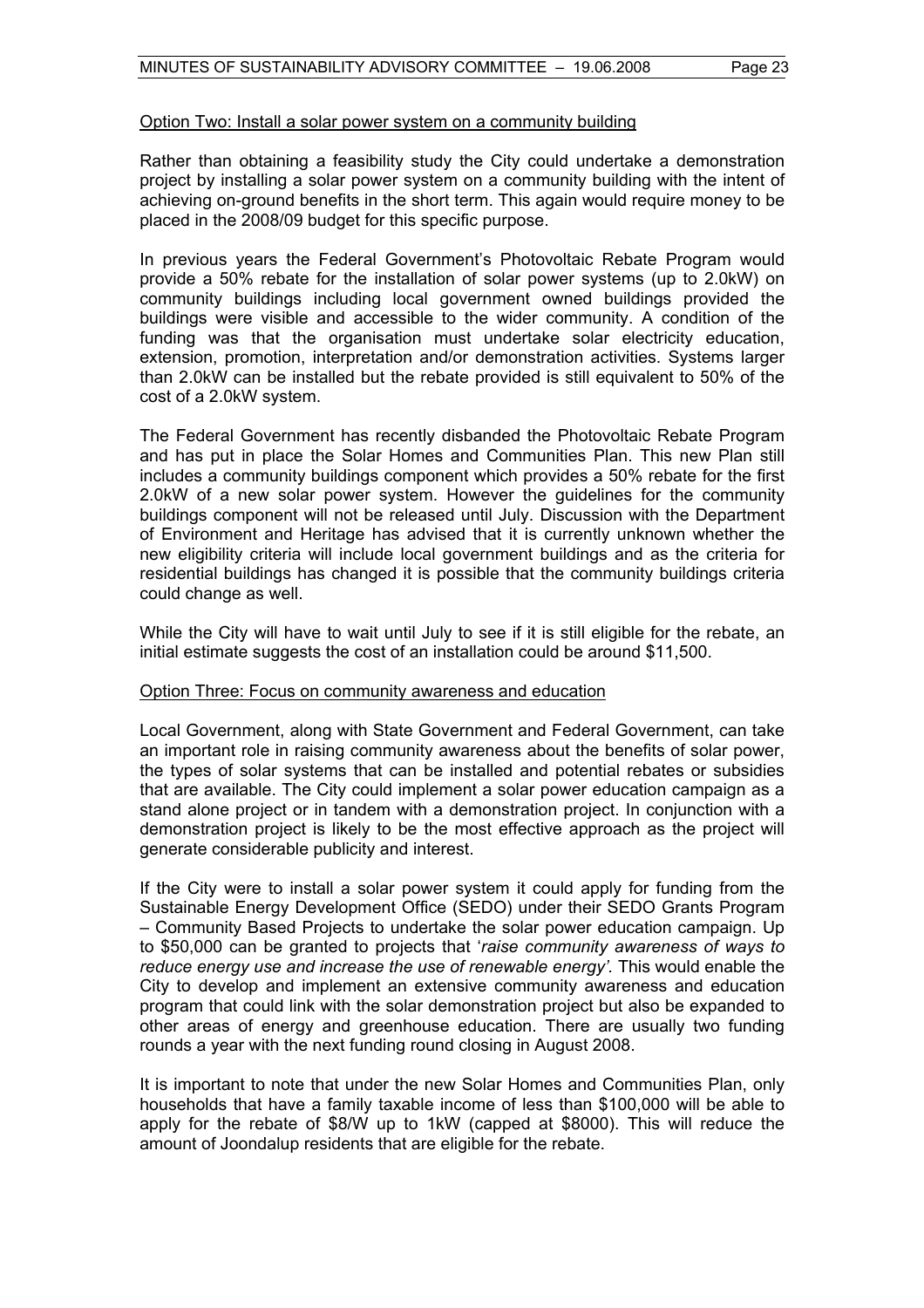#### **Link to Strategic Plan:**

| Objective 2.1:     | To ensure that the City's natural environmental assets are    |
|--------------------|---------------------------------------------------------------|
|                    | preserved, rehabilitated and maintained.                      |
| Strategy $2.1.5$ : | The City reduces its greenhouse gas emissions and assists the |
|                    | public to reduce community emissions.                         |

#### **Legislation – Statutory Provisions:**

Not Applicable.

#### **Risk Management considerations:**

Not Applicable.

#### **Financial/Budget Implications:**

The installation of any solar energy systems will require a budget allocation and this has not currently been budgeted for. The financial costs need to be investigated further along with potential rebates, grant funding and any associated costs such as education and interpretation activities.

#### **Policy implications:**

Utilising solar energy systems at the City will further support the City' Sustainability policy by achieving Objective 5: "show leadership and community influence by demonstrating commitment and the benefits of improved sustainable practices".

#### **Regional Significance:**

Not Applicable.

#### **Sustainability implications:**

The installation of solar power technology will result in a significant reduction in greenhouse gas emissions which will contribute to an overall healthy environment.

#### **Consultation:**

Not Applicable.

#### **COMMENT**

The City has supported renewable energy through the installation of a Geothermal Heating System at Craigie Leisure Centre and the purchase of renewable energy from Landfill Power and Gas. While these initiatives have great environmental benefit and are quite innovative the City does not receive much public recognition for them. A renewable energy project where the City produces its own energy through wind and solar will be much more visible and recognised in the community. It will also contribute to the City's greenhouse gas reduction targets through the Cities for Climate Protection Program.

The City's Environment Plan and Greenhouse Action Plan both have actions that relate to increasing the amount of green power the City uses; investigating renewable energy options and educating the community to reduce energy use. All three options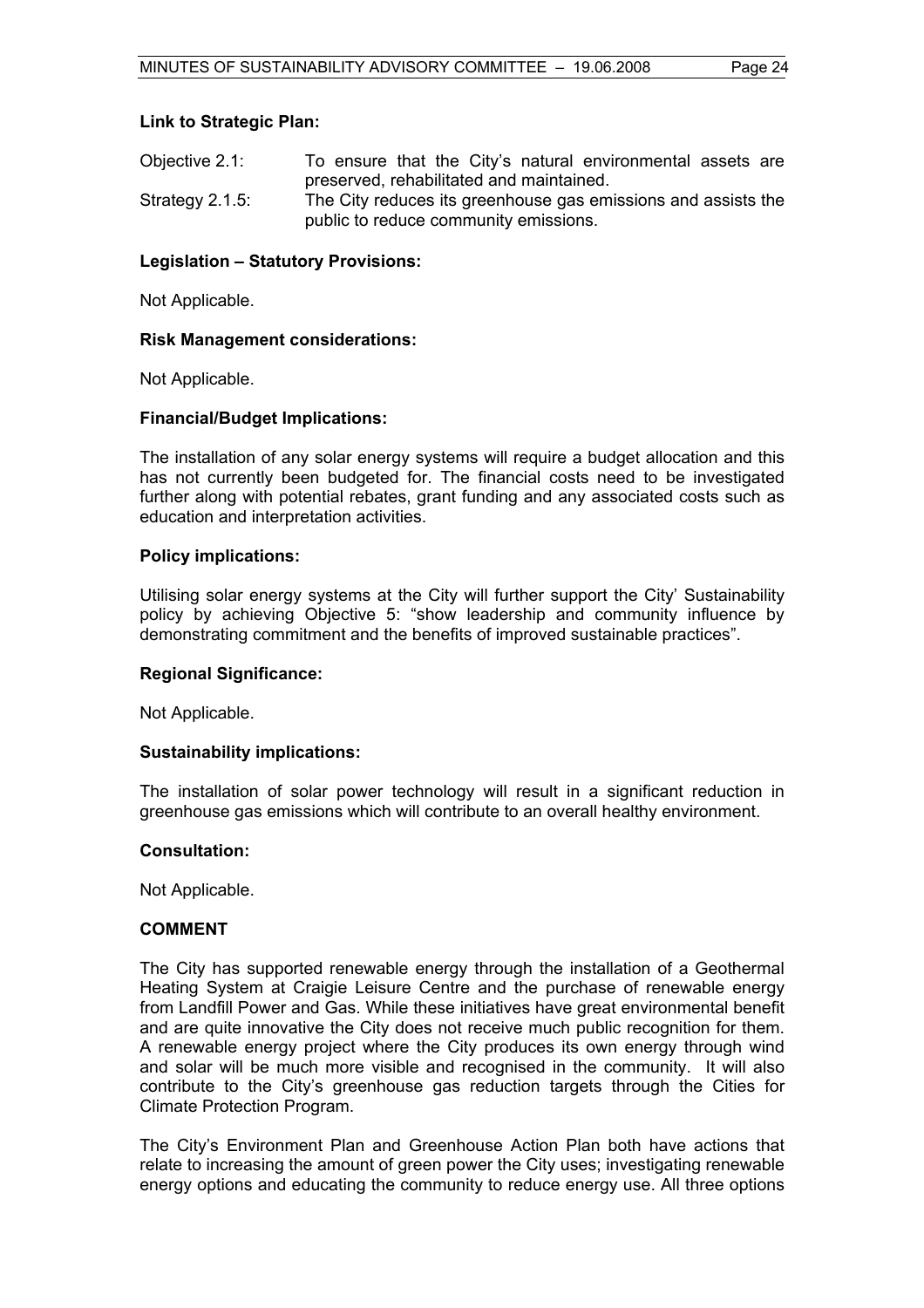presented in this report would be supported by actions in the City's Environment Plan and Greenhouse Action Plan.

While Option 2 provides good short term benefits, Option 1 would provide a planned approach that would identify projects that will achieve maximum benefits and plan for the sustained improvement of renewable energy in the City. Consequently, it is believed that the most effective approach for the City would be to undertake the feasibility study during 2008/09 and then undertake a comprehensive demonstration project and education campaign during 2009/10.

#### **ATTACHMENTS**

Attachment 1 Solar Power Technology Report (SAC meeting 13.09.07).

### **VOTING REQUIREMENTS**

Simple Majority

#### **OFFICER'S RECOMMENDATION**

That the Sustainability Advisory Committee NOTES the report on opportunities for solar power and that Council has the opportunity to place monies in its budget for a renewable energy feasibility study.

#### **MOVED Mr Chester SECONDED Ms Goeft that the Sustainability Advisory Committee RECOMMENDS that Council:**

- **1 SUPPORTS proceeding with the installation of a 1 kilo Watt gridconnected photovoltaic system on one of its local library buildings at an approximate cost of \$11,500 and if possible allows for it in the 2008/09 budget**
- **2 CONSIDERS applying for funding from the Sustainability Energy Development Office (SEDO) Grants Program to undertake a Solar Power Education Campaign to raise community awareness on ways to use less energy and to promote increased use of renewable energy. (Funds up to \$50,000 are available from the current funding round which closes in August 2008).**
- **3 CONSIDERS initiating a Renewable Energy Feasibility Study on retrofitting the Council's Administration, Council Chambers and Joondalup Library buildings with solar and/or wind power energy collection systems to a level which would receive a high star rating from the Green Building Council of Australia and if possible allows for this in the 2008/09 budget.**

The Director, Governance & Strategy advised there were issues and concerns with the Motion as it related to specific financial commitments and involved committing the Council into a decision when it was more appropriate for the Committee to provide general strategic advice to Council.

Discussion ensued.

It was requested that each part of the Motion be voted upon separately.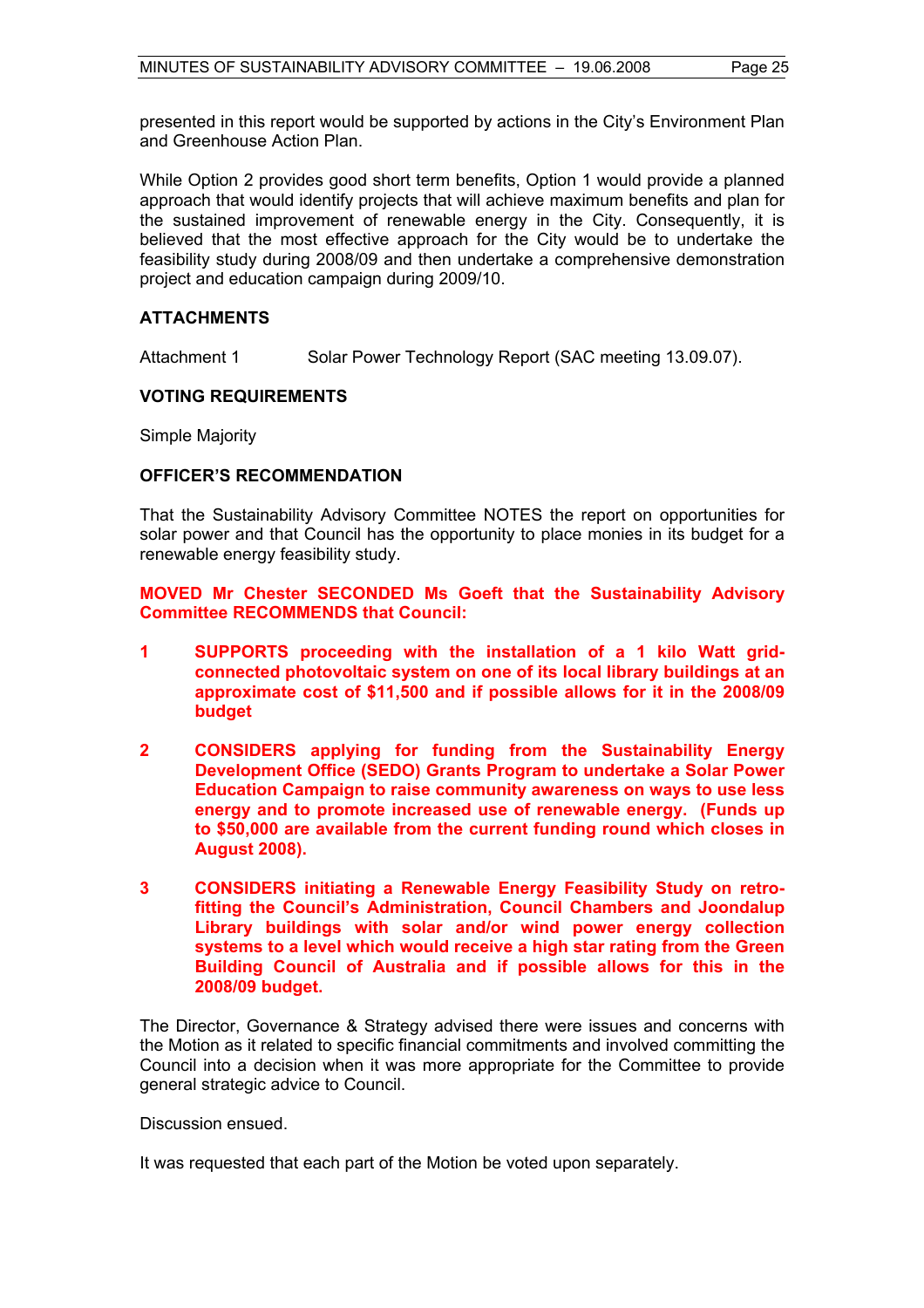**MOVED Mr Chester SECONDED Ms Goeft that the Sustainability Advisory Committee RECOMMENDS that Council:** 

**1 SUPPORTS proceeding with the installation of a 1 kilo Watt gridconnected photovoltaic system on one of its local library buildings at an approximate cost of \$11,500 and if possible allows for it in the 2008/09 budget** 

#### **The Motion was Put and CARRIED (4/3)**

**In favour of the motion:** Mr Repke, Mr Green, Mr Chester and Ms Goeft **Against the motion:** Crs Corr, Norman & Fishwick

**MOVED Mr Chester SECONDED Ms Goeft that the Sustainability Advisory Committee RECOMMENDS that Council:** 

**2 CONSIDERS applying for funding from the Sustainability Energy Development Office (SEDO) Grants Program to undertake a Solar Power Education Campaign to raise community awareness on ways to use less energy and to promote increased use of renewable energy. (Funds up to \$50,000 are available from the current funding round which closes in August 2008).** 

#### The Motion was Put and **CARRIED** (6/1)

**In favour of the motion:** Crs Corr, Norman & Fishwick**,** Mr Green, Mr Chester and Ms Goeft **Against the motion:** Mr Repke

#### **MOVED Mr Chester SECONDED Ms Goeft that the Sustainability Advisory Committee RECOMMENDS that Council:**

**3 CONSIDERS initiating a Renewable Energy Feasibility Study on retrofitting the Council's Administration, Council Chambers and Joondalup Library buildings with solar and/or wind power energy collection systems to a level which would receive a high star rating from the Green Building Council of Australia and if possible allows for this in the 2008/09 budget.** 

### **The Motion was Put and CARRIED (7/0)**

**In favour of the motion:** Crs Corr, Norman & Fishwick**,** Mr Green, Mr Chester, Mr Repke and Ms Goeft

*Appendix 1 refers*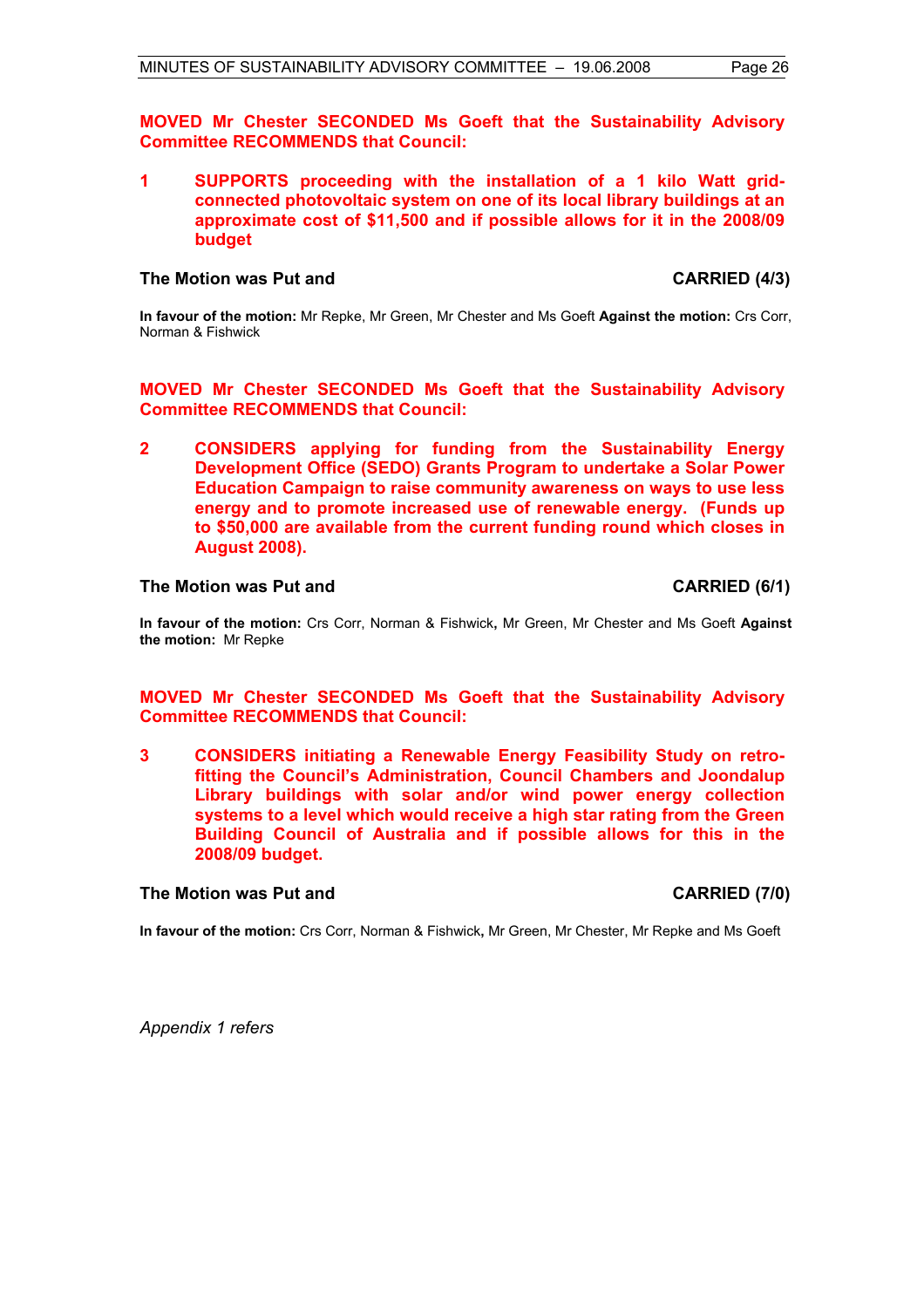## **ITEM 4 COASTAL STORMWATER OUTFALLS – [34958]**

**WARD:** All

**RESPONSIBLE** Mr Ian Cowie **DIRECTOR:** Governance and Strategy

#### **PURPOSE/ EXECUTIVE SUMMARY**

The purpose of this report is to provide an overview of the current initiatives and progress in relation to stormwater quality and stormwater outfalls along the City of Joondalup coastline.

#### **BACKGROUND**

In April 2007 the Department of Water (DOW) released the report *"Contaminants in Stormwater Discharge, and Associated Sediments, at Perth's Marine Beaches".* This report detailed the findings of a baseline study of the types and concentrations of contaminants in and around 65 stormwater drains in the Swan Region. The drains were located within the Cities of Wanneroo, Joondalup, Stirling and Rockingham and the Towns of Cambridge and Cottesloe. The Study found that, depending on the region, site and rainfall event, concentrations can exceed recreational as well as environmental guidelines.

While the DOW report provides a good starting point it does not provide a complete picture. Not all of the City of Joondalup outfalls were tested and of the five outfalls that were tested a total of just 22 samples were taken over two winters (between 3-5 samples per site). The concentration of these contaminants is likely to vary (either above or below guidelines) at different times of the year and before or after certain rain events.

Overall, the DOW report found that the concentrations of stormwater contaminants in the City of Joondalup were comparatively low compared with other areas to the south. The following table provides details of each of the Joondalup sites, the number of samples taken and highlights for each site any tests where the average concentration of contaminants exceeded the guidelines.

It is particularly important to note that the following table shows where the average concentration of all the samples taken has exceeded the guidelines.

The DOW report did not provide individual test results so it is not possible to identify whether an abnormal reading could have influenced the average such that it exceeded the guidelines. Given that only a few samples were taken it is difficult to know if the results provide an accurate reflection of the level of contamination as this can be affected by a variety of climatic and geographical variables.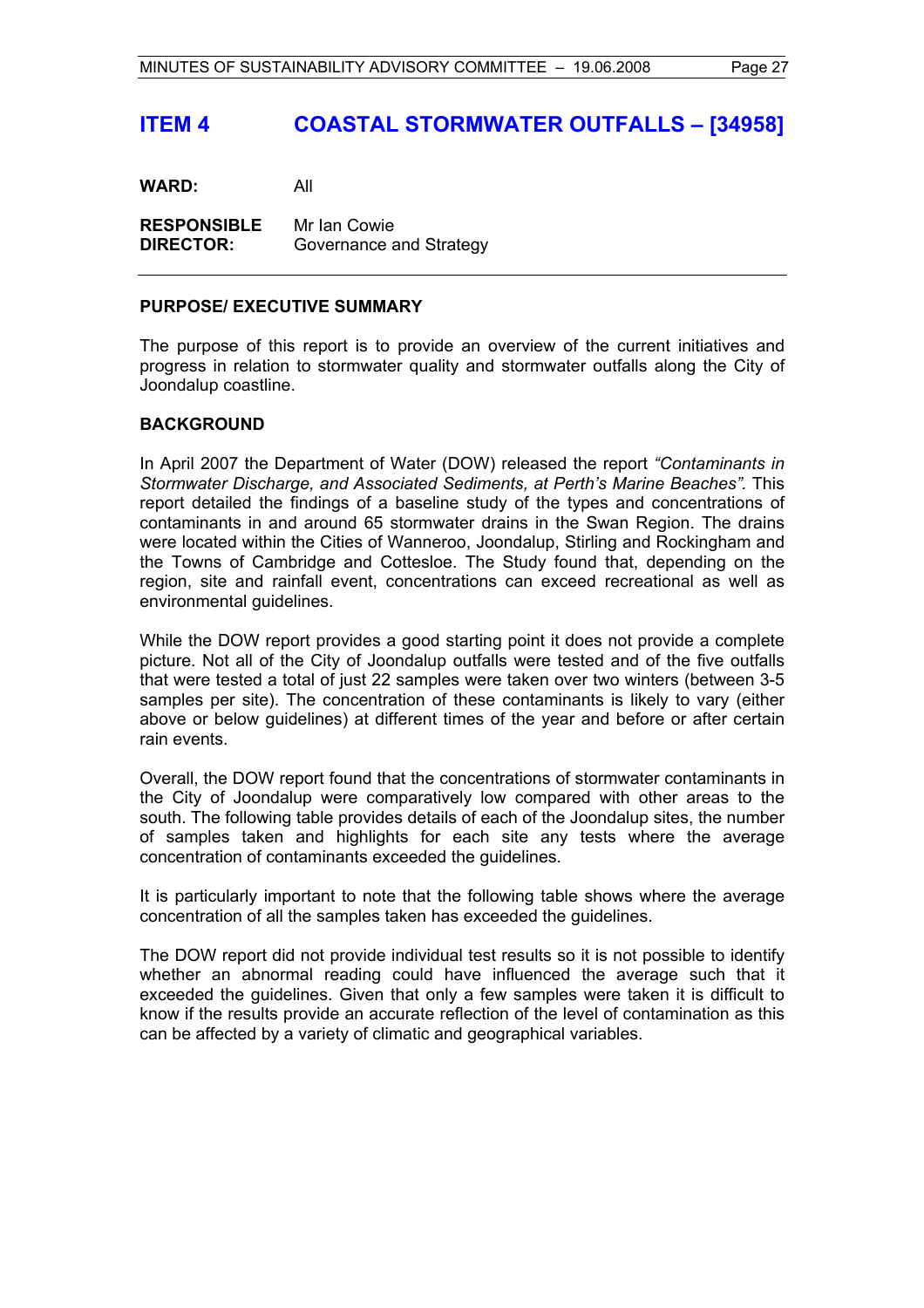|                   |                                                                                        |                | <b>Nutrients</b><br>of |           | Total        | <b>Metals</b>                               |      |             |
|-------------------|----------------------------------------------------------------------------------------|----------------|------------------------|-----------|--------------|---------------------------------------------|------|-------------|
| <b>Site</b>       | <b>Site location</b>                                                                   | No<br>samples  | NH <sub>4</sub>        | <b>TP</b> | <b>FRP</b>   | <b>Petroleum</b><br><b>Hydro</b><br>carbons | Lead | <b>Iron</b> |
| JND01a            | Rocky<br>outcrop<br>at<br>northern end of Burns<br>Beach car park                      | 3              | X                      | X         | $\mathsf{X}$ | X                                           |      | $\sf X$     |
| JND01b            | <b>Burns</b><br>South<br>end<br>Beach car park. Outlet<br>opposite café                | 3              |                        | X         |              |                                             |      | X           |
| <b>NST01</b>      | Beach outfall, Marmion<br>Angling & Aquatic Club<br>car park                           | $\overline{4}$ |                        | X         |              | X                                           | X    |             |
| NST <sub>03</sub> | Beach outfall (south of<br>Sorrento<br>Beach<br>report did not give<br>exact location) | $\overline{4}$ | X                      | X         | X            |                                             | X    | X           |
| NST04             | Beach outfall (south of<br>Beach<br>Sorrento<br>report did not give<br>exact location) | 5              |                        | X         |              |                                             | X    | X           |
| NST <sub>05</sub> | Beach outfall (south of<br>Beach<br>Sorrento<br>report did not give<br>exact location) | 3              |                        | X         |              |                                             |      | X           |

The main types of contaminants in the City's stormwater drains were certain metals and nutrients. Contaminants from metals are most likely associated with car wear, engine oil and petrol which are associated with road and car park use.

With regard to nutrients, each of the sample sites are in areas where septic systems exist. As infill sewer has now been provided to each of these areas, this source of nutrients is likely to reduce over time. Other sources include fertiliser use in the catchment area.

It should be noted that while the above table highlights concentrations where guidelines were exceeded there were many tests in which the guidelines weren't exceeded including: bacterial concentrations (all), nutrient concentrations (Dissolved Oxidised Nitrogen Total Kjeldahl Nitrogen, Total Nitrogen) and metal concentrations (Arsenic, Cadmium, Chronium, Manganese, Mercury, Nickel).

At the Sustainability Advisory Committee meeting held on 17 April 2008 it was requested that a report be provided on "*the City's current initiatives and progress in relation to stormwater quality and stormwater outfalls along the City of Joondalup coastline*".

### **DETAILS**

The City's initiative and projects in relation to coastal stormwater management are discussed below.

#### Strategic Recognition

The City has recognised the importance of water quality along the coastal foreshore area and the impact that stormwater outfalls can have on this quality. One of the objectives of the City's Environment Plan is *"To ensure that effective stormwater*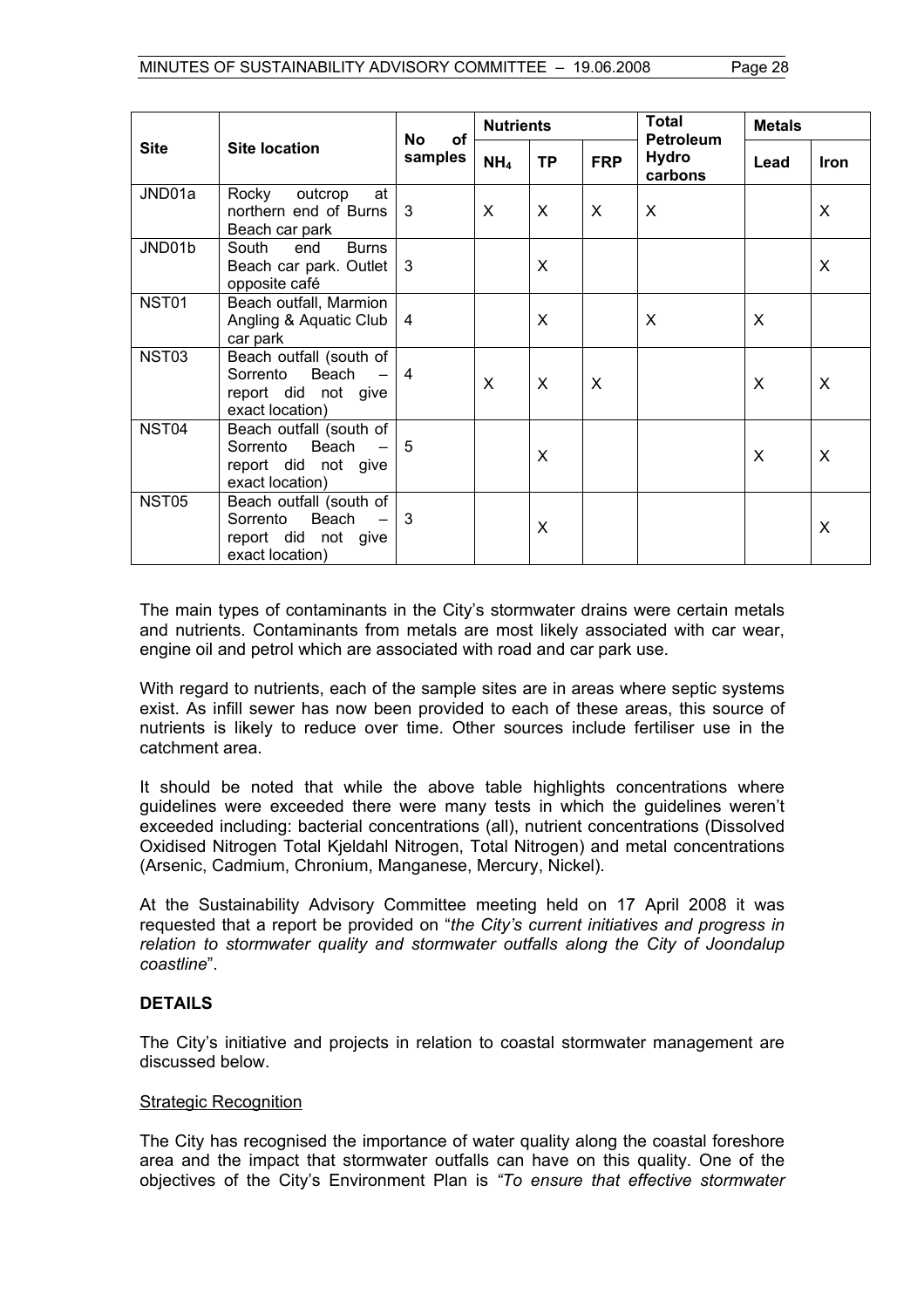*management processes are established and developed for the City's sustainable future".* Key actions include:

- Action 2.1.4 Develop a standardised method of testing the City's ocean bodies through partnerships with key government agencies to monitor changes in the quality of saltwater areas, and remedy any problems identified.
- Action 2.1.5 Continue to enhance stormwater outfalls and sumps across the City to protect both environmentally sensitive areas and public health.
- Action 2.1.9 Continue to maintain existing stormwater infrastructure through the City's Maintenance Program and regular Road Sweeping Program.

Given the significant financial implications of undertaking upgrades to the City's stormwater infrastructure it is important to apply a strategic approach.

#### Participation in Metropolitan Coastal Beaches Microbial Monitoring Program

The City participates in the Metropolitan Coastal Beaches Microbial Monitoring Program run by the Department of Health. Through this program during the summer season a total of 24 samples are taken at regular intervals (every week) from 9 sites along the Joondalup coast (total of 216 samples each summer) to test for microbial activity. Half of these samples are taken by the Department of Health and half by the City's Environmental Health Officers.

This enables the City to take quick and effective action if microbial levels are found to be at a level which could be a risk to human health. To date, even within Hillarys Boat harbour, microbial levels have been found to be below recreational guidelines.

#### Stormwater Upgrades and Infrastructure Improvements

During 2007/08 the City committed funding for the upgrade of stormwater outfalls discharging into Lake Goollelal. This work which is nearing completion was expedited due to the successful application for a Federal Community Water Grant. The grant of \$218,000 was used to bring forward planned works from the 2008/09 Capital Works Program into 2007/08. On completion of the Lake Goollelal stormwater improvements, the City's focus will shift to its coastal outfalls.

Due to the funding grant received in 2006/07 the Council is considering coastal stormwater upgrades in the draft 2008/09 budget. Subject to the budget being approved by Council it is anticipated that the City may start with upgrading two outfalls at Burns Beach (these were identified in the DOW report). These outfalls have already been investigated by the City's consultant to determine what improvements can be taken to improve the quality of the water being discharged. However detailed design will still be required prior to implementing infrastructure improvements.

In addition, as part of the West Coast Drive Shared Path upgrade, the coastal outfalls along this section of the coast (Marmion and Sorrento) will be upgraded on a staged basis. As part of the project the upgrade of the outfalls will need to be prioritised and detailed investigations and designs undertaken.

The City has 20 coastal outfalls (as shown in Attachment 1 and detailed in Attachment 2) and due to this large number and the diversity of works required in implementing practical treatments detailed investigation and preliminary design work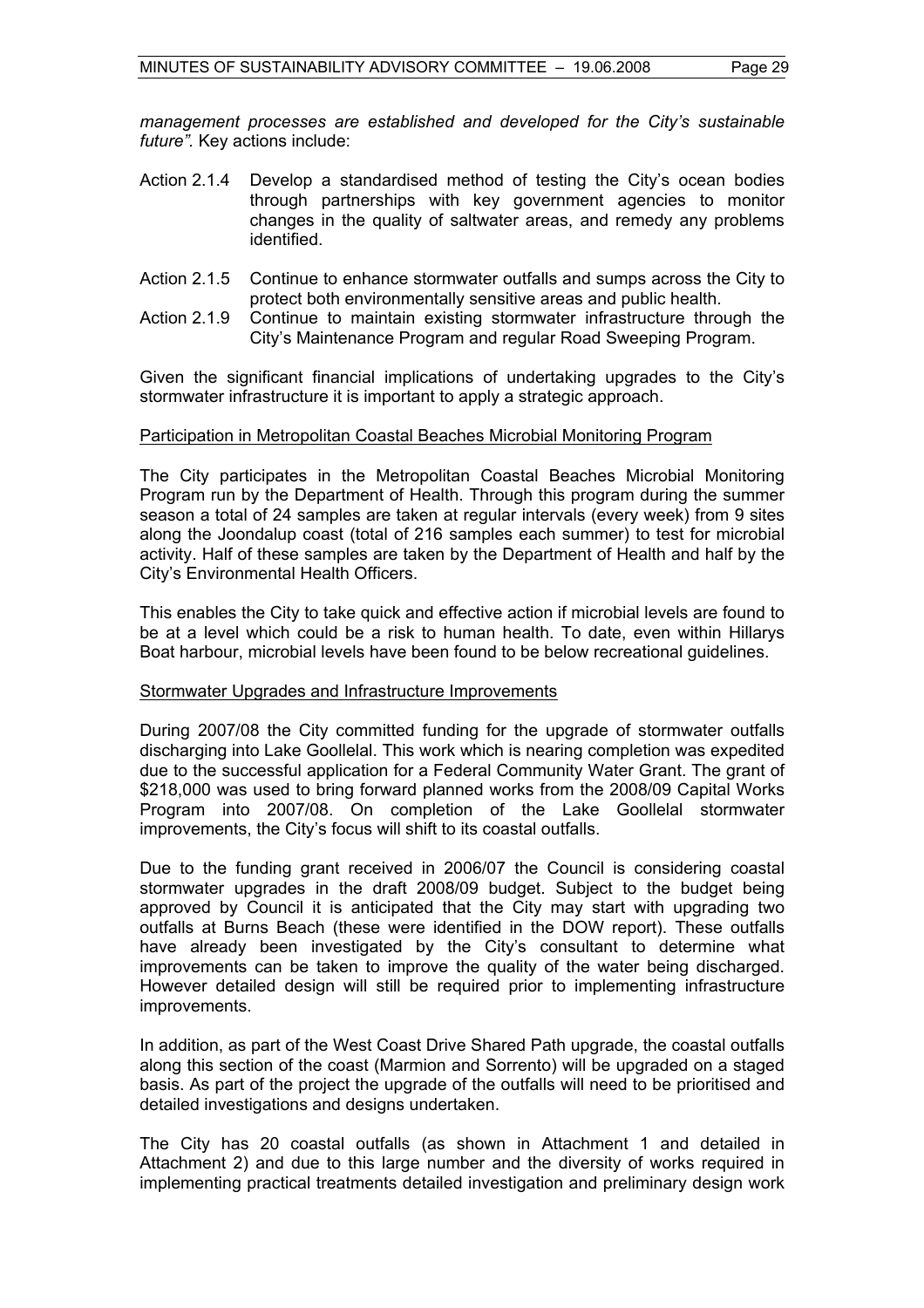needs to be undertaken to find the best solution for each discharge point. The cost will also be significant and would need to be scheduled and funded over a number of years. For example an average cost of a standard treatment involving installation of gross pollutant traps, drainage basin or underground detention systems etc. can vary from \$50,000 - \$100,000 per treatment. This equates to approximately \$1-2 million in total for all 20 discharge points to be treated that are within the City.

Funding opportunities applicable to the coastal stormwater upgrades will continue to be assessed as they arise as this will enable the City to complete more upgrades in a shorter timeframe.

#### A Case Study - Town of Cottesloe – Groundwater Restoration Program

It is interesting to note that the Town of Cottesloe has entered into a 4 year partnership with the Federal Government to restore groundwater resources. The Project will entail the replacement of open sumps with underground retention systems, 400 new soakage pits which will trap and filter stormwater and replenish groundwater into the aquifer with treated stormwater and will enable 10 stormwater ocean outfalls to be closed along the coast. Another major part of the project is a community education campaign called THINK Water which aims to:

- Reduce private groundwater use;
- Decrease the installation of new private bores;
- Reduce stormwater pollutants;
- Enhance community awareness and encourage positive behaviour change regarding water resources.

The overall cost of these initiatives will be \$600,000 over three years with matching contributions made from the Federal Government and the Town of Cottesloe.

The project provides a good example of a strategic model that has been taken toward water management, protecting groundwater resources and ocean discharges. The City of Joondalup has also taken a strategic approach to water management through its Environment Plan and associated ICLEI Water Campaign. Similar approaches and campaigns will be initiated over the next few years within the City of Joondalup.

Whilst the Town of Cottesloe is showing leadership in managing their water resources it should be noted that the DOW Report made mention of its view toward diverting stormwater into the groundwater; as follows:

"*Diverting stormwater to groundwater, as a means to reduce the impacts of its contaminants on recreational activities and the environment, without controlling and treating the sources of contaminants, is not recommended. Some local governments are currently diverting stormwater this way and others are planning to implement this practice. This is not recommended because we do not know the degree of connection between stormwater, groundwater and near-shore coastal zones, nor what happens to the contaminants as they make their way through these different water bodies".* 

It should be noted that given the above the City would put in appropriate engineering treatments i.e. gross pollutant traps, swales etc to ensure any water entering the groundwater is filtered and cleared of contaminants.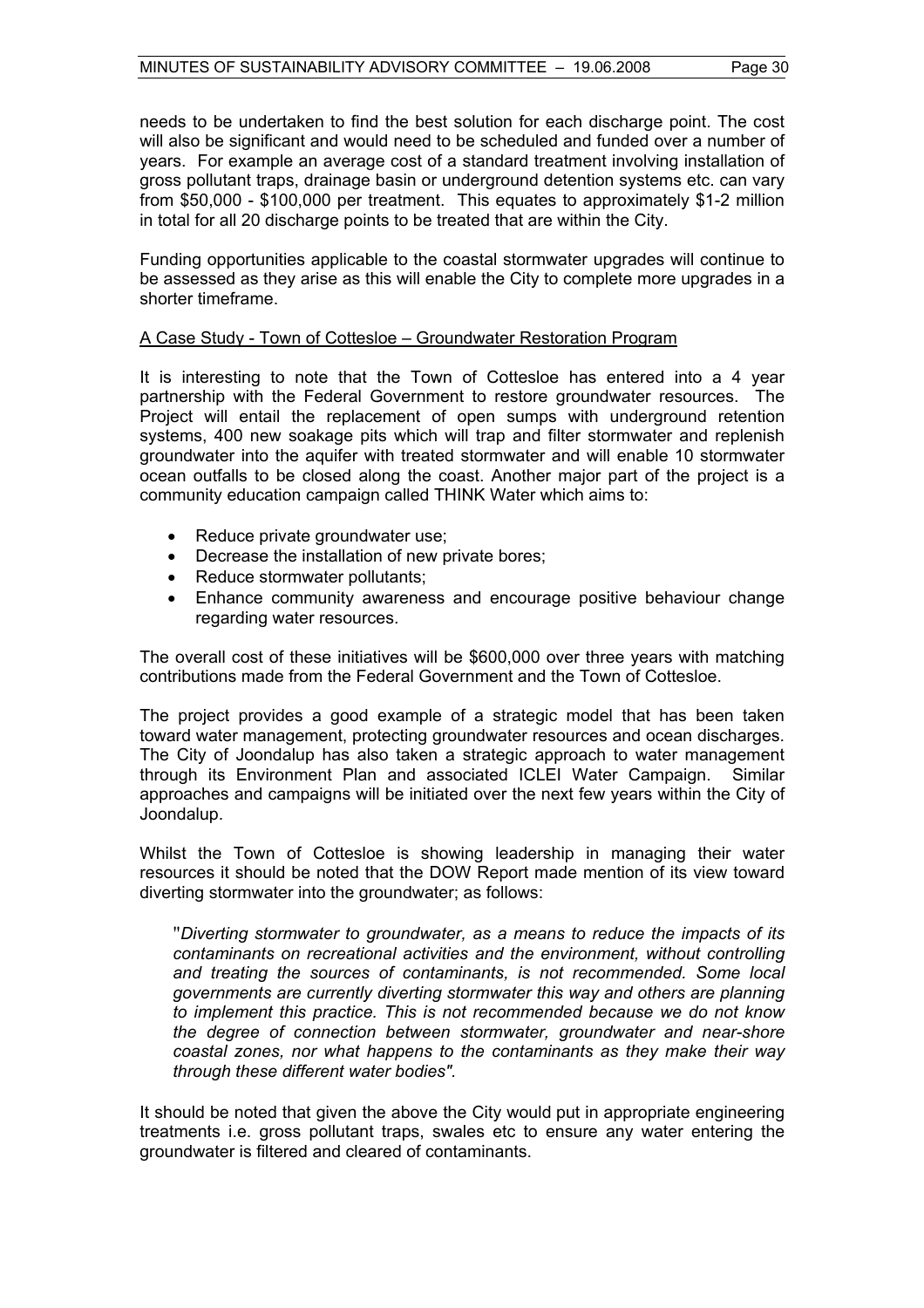#### **Link to Strategic Plan:**

| Key Focus Area | <b>Natural Environment</b>                                                                             |
|----------------|--------------------------------------------------------------------------------------------------------|
| Objective 2.1  | To ensure that the City's natural environmental assets are<br>preserved, rehabilitated and maintained. |
| Strategy 2.1.4 | The City implements improved storm water management and<br>water quality processes.                    |

#### **Legislation – Statutory Provisions:**

Not Applicable.

#### **Risk Management considerations:**

Not Applicable.

#### **Financial/Budget Implications:**

The upgrade of stormwater infrastructure has significant financial implications. In order to upgrade all 20 discharge points along the City's coastline it is necessary to undertake preliminary design to identify what type of treatment is best for each location. The works will vary at each point depending on a range of technical and location specific issues; however as a general estimate each discharge point could likely be upgraded for a cost ranging somewhere between \$50,000 - \$100,000. It is suggested that works would need to be planned and scheduled over a number of years.

It should be noted that Council will consider coastal stormwater upgrades as part of the 2008/09 draft budget. Given the City was successful in obtaining a \$218,000 Community Water Grant in 2007/08 for stormwater upgrades around Lake Goollelal, it is now proposed that budget funding is redirected to upgrading the City's coastal outfalls.

#### **Policy implications:**

Not Applicable.

#### **Regional Significance:**

Not Applicable.

#### **Sustainability implications:**

Upgrades to the coastal stormwater infrastructure will improve the quality of the stormwater and contribute to a healthier ocean environment.

#### **Consultation:**

Not Applicable.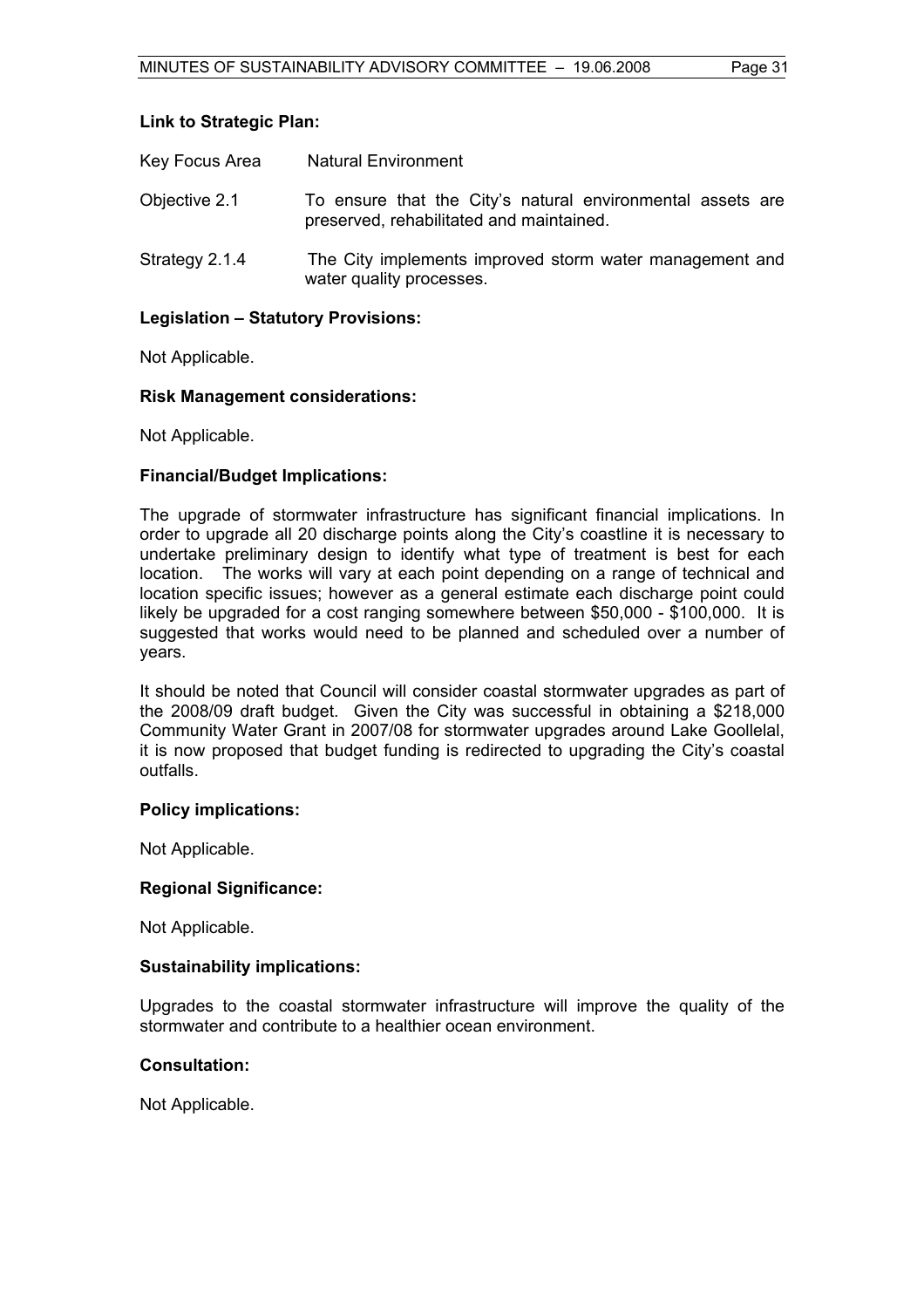#### **COMMENT**

The City is aware of the environmental and health issues associated with stormwater quality and has been and will continue to work actively to improve stormwater infrastructure across the City as part of the Capital Works budget and as key actions within its Environmental Plan and Water Action Plan dictate.

#### **ATTACHMENTS**

| Attachment 1 | Map of Outfalls Location within the City of Joondalup    |
|--------------|----------------------------------------------------------|
| Attachment 2 | Details of Coastal Outfalls within the City of Joondalup |

#### **VOTING REQUIREMENTS**

Simple Majority.

The Director, Governance & Strategy provided an overview of the Report.

**MOVED Cr Fishwick SECONDED Mr Chester that the Sustainability Advisory Committee NOTES the Report associated with upgrading coastal stormwater outfalls.** 

Discussion ensued.

#### **AMENDMENT MOVED Cr Norman Seconded Ms Goeft that an additional point 2 be added to the Motion to read:**

*"That Council CONSIDERS the inclusion of the retro fitting of the stormwater outfalls on Sorrento Beach as part of the West Coast Drive Dual Use Path Project"* 

Officers advised that this amendment was again specific and there may be other factors that need to be considered before a final decision is made on stormwater outfalls.

**MOVED Cr Norman SECONDED Cr Fishwick that this item be REFERRED BACK subject to the provision of further information concerning the Sorrento Beach project.** 

#### The Motion was Put and **CARRIED** (7/0)

**In favour of the motion:** Crs Corr, Norman & Fishwick, Mr Repke, Mr Green, Mr Chester and Ms Goeft

*Appendix 3 refers* 

### **MOTIONS OF WHICH PREVIOUS NOTICE HAS BEEN GIVEN**

Nil.